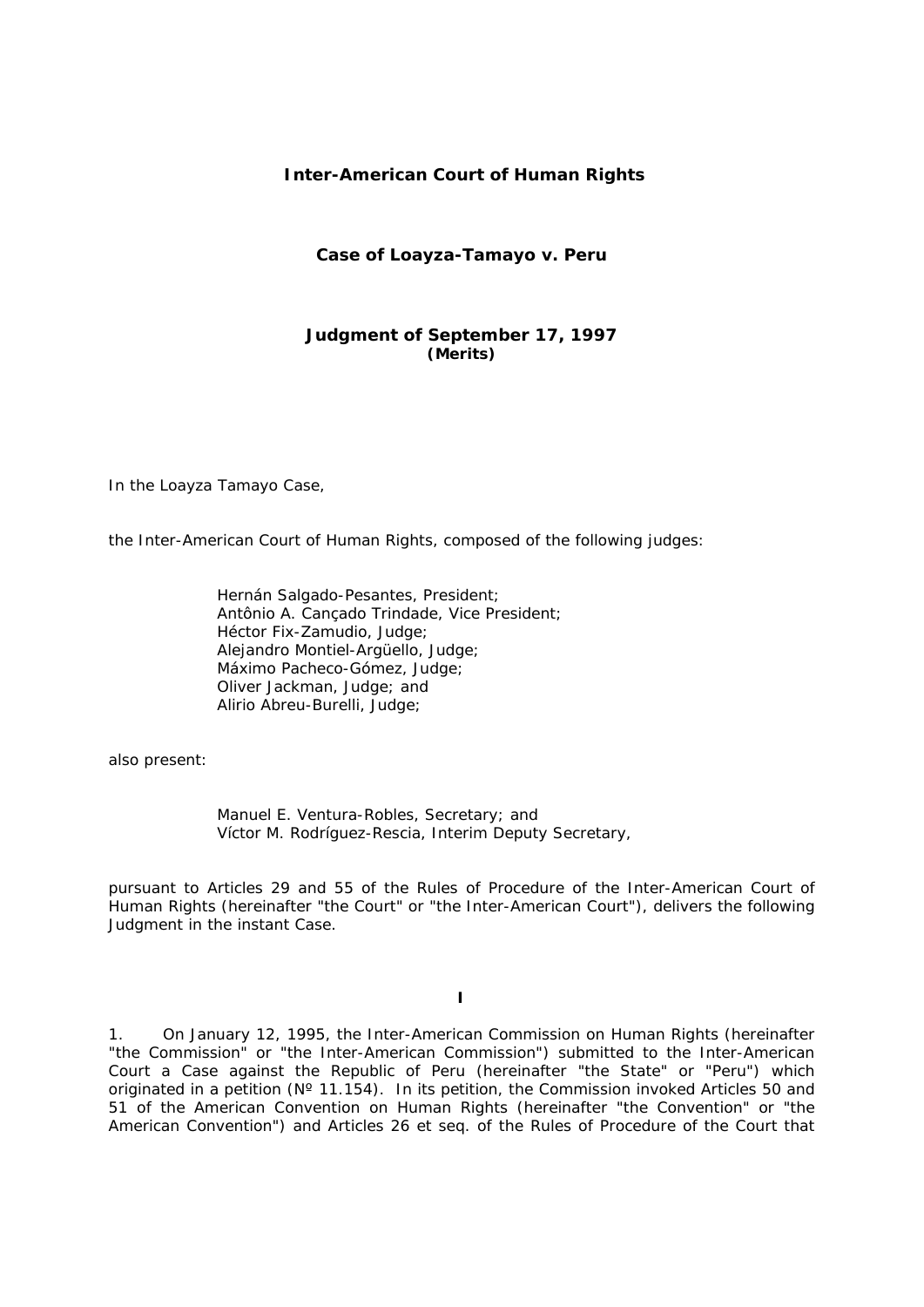were then in force( $1$ ). The Commission submitted this case for a ruling on whether the following articles of the Convention were violated: 7 (Right to Personal Liberty), 5 (Right to Humane Treatment), 8 (Right to a Fair Trial) and 25 (Right to Judicial Protection), all these in relation to Article 1(1) of the Convention for the alleged "*unlawful deprivation of liberty, torture, cruel, inhuman or degrading treatment, violation of the judicial guarantees, and double jeopardy to María Elena Loayza-Tamayo for the same cause, in violation of the Convention,*" and of Article 51(2) of the Convention for refusing "*to comply with the recommendations formulated by the Commission*." It also asked the Court to declare that Peru "*must pay full compensation to María Elena Loayza-Tamayo for the grave damage material and moral- she has suffered and, consequently,* [to] *instruct the Peruvian State to order her immediate release and make her appropriate reparation*" and to pay the costs incurred in processing the Case.

### **II**

2. The Court is competent to hear the instant Case. Peru ratified the Convention on July 28, 1978, and recognized the jurisdiction of the Court on January 21, 1981.

## **III**

3. The facts set out in the application are summarized in the following paragraphs:

a. On February 6, 1993, Ms. María Elena Loayza-Tamayo, a Peruvian citizen and a professor at the Universidad San Martín de Porres, was arrested together with a relative, Mr. Ladislao Alberto Huamán-Loayza, by officers of the National Counter-Terrorism Bureau (hereinafter "DINCOTE") of the Peruvian National Police Force, at a property on Mitobamba Street, Block D, Lot 18, Los Naranjos Estate, Los Olivos District, Lima, Peru. Under the *Ley de Arrepentimiento* (Repentance Law) enacted through Decree-Law No. 25.499, Angélica Torres-García, alias "Mirtha," captured on February 5, 1993, denounced Ms. María Elena Loayza-Tamayo. The application also indicates that the Peruvian State, failing to observe the verification procedure required by that law and its regulations, arrested Ms. Loayza-Tamayo the following day without an arrest warrant issued by the competent judicial authority, as an alleged collaborator of the subversive group "Shining Path".

b. Ms. María Elena Loayza-Tamayo was detained by DINCOTE from February 6 to 26, 1993, and was not taken before the Special Naval Court, in violation of Article 12(c) of Decree-Law  $N^{\circ}$  25.475 (crime of terrorism). She was held incommunicado in the DINCOTE offices for ten days and subjected to torture, cruel and degrading treatment and unlawful pressure, for example, "*torture, ... threats of drowning on the beach at night and rape to* [which] *she was subjected by members of DINCOTE,*" in an effort to force her to incriminate herself and admit that she was a member of the Peruvian Communist Party -Shining Path- (hereinafter "PCP-SL"). However, Ms. María Elena Loayza-Tamayo claimed that she was innocent, denied membership in the PCP-SL, and, in fact, "*criticized its methods: the violence and the human rights violations committed by that subversive group*."

c. During the ten days in which she was held incommunicado, Ms. Loayza-Tamayo was allowed no contact with her family or attorney, nor were they informed of her arrest. Her family learned of her arrest through an anonymous telephone call

 $\overline{a}$ 

<sup>(1)</sup> Rules of Procedure approved by the Court at its XXIII Regular Session, held from January 9 to 18, 1991, amended on January 25, 1993, and July 16, 1993.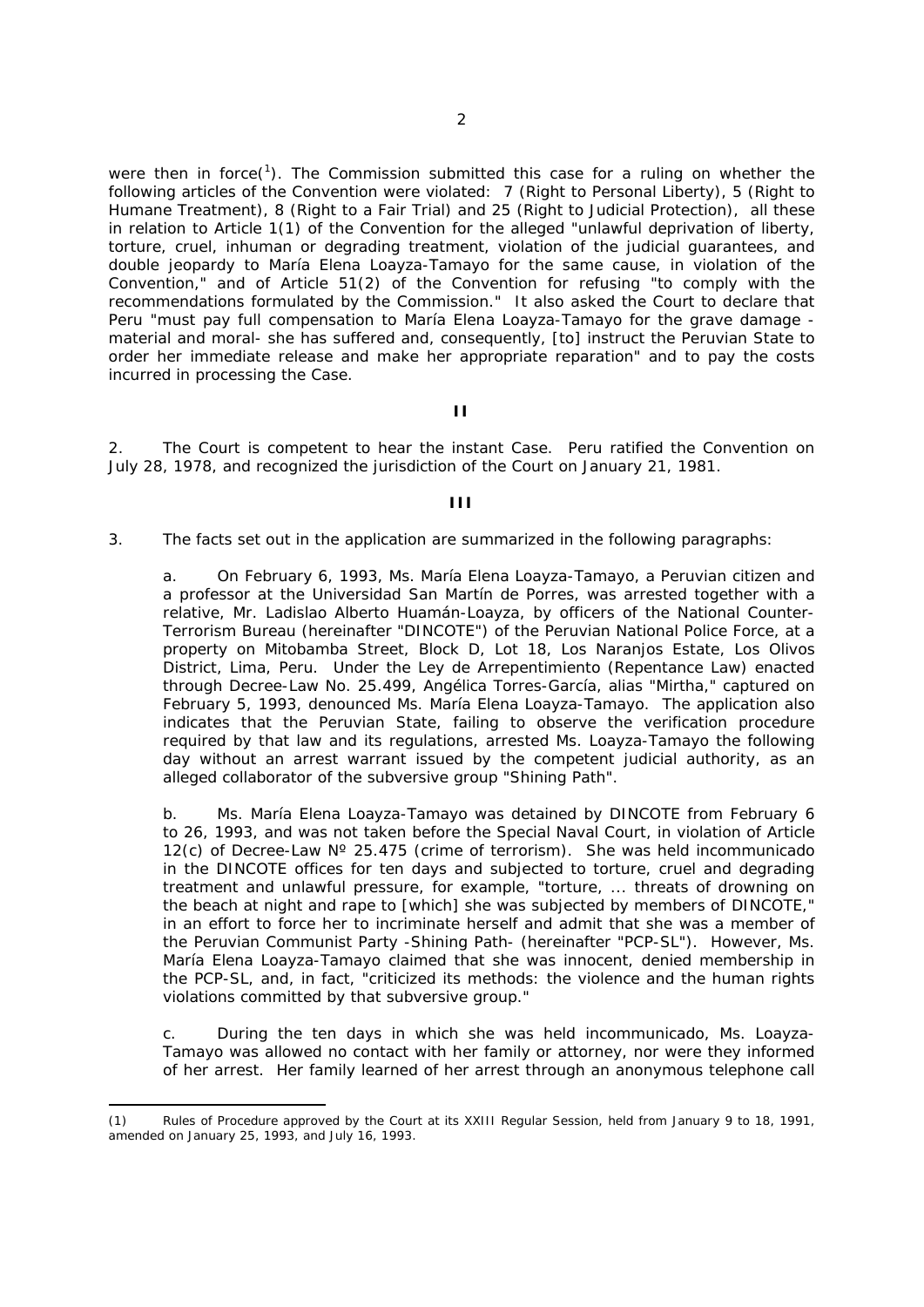on February 8, 1993. No protective remedy could be filed on her behalf because Decree-Law Nº 25.659 (Treason) prohibited the filing of "*a petition of habeas corpus when the acts in question concern the crime of terrorism.*"

d. On February 26, 1993, Ms. María Elena Loayza-Tamayo was exhibited to the press in "prison stripes," and accused of the crime of treason. She was then taken to the former Army Veterinary Hospital -later converted into a "holding-station" where she remained until March 3 of that year when she was transferred to the Chorrillos Women's Maximum Security Prison.

e. María Elena Loayza-Tamayo was prosecuted before the military jurisdiction on the charge of treason. Police Report Nº 049-DIVICOTE 3-DINCOTE was established, charging her with that crime on February 25, 1993. She was later brought before the Special Naval Court for trial. The Special Naval Court, composed of faceless military judges, acquitted her in its judgment of March 5, 1993. She was subsequently convicted by the Special Naval Court Martial in its judgment of April 2, 1993. The Special Tribunal of the Supreme Council of Military Justice, in its judgment of August 11, 1993, rejected a petition seeking nullification of the sentence, acquitted her of treason and ordered the case file to be remitted to the civil courts so that she could be tried for the crime of terrorism. The Assistant Special Attorney General filed with the Full Chamber of the Special Supreme Military Tribunal a petition for special review of that sentence, which culminated in a judgment upholding her acquittal on September 24, 1993.

f. Ms. María Elena Loayza-Tamayo continued in detention for the period between the judgment of the Special Tribunal of the Supreme Council of Military Justice issued on August 11, 1993, and the detention order issued by the civil courts on October 8, 1993, although during that period "*her judicial position was that of an acquitted detainee who had been neither tried nor convicted.*"

g. Ms. María Elena Loayza-Tamayo was tried in various instances of the civil courts for the crime of terrorism: the Forty-third Criminal Court of Lima bound her over for trial on October 8, 1993. Ms. Loayza filed a *res judicata* objection based on the principle of *non bis in idem.* On October 10, 1994, the "*faceless* special *tribunal of the civil courts*" dismissed her objection and sentenced her to 20 years' imprisonment on the basis of the same cause.

h. Subsequent to the filing of its application, the Commission informed the Court that a writ seeking nullification of that judgment was filed with the Supreme Court of Justice and was dismissed on October 6, 1995. Ms. María Elena Loayza-Tamayo remained in prison throughout the proceedings in both the military and the civil courts.

## **IV**

4. The following paragraphs contain the Court's summary of the file submitted to it by the Commission on the proceeding before it:

a. On May 6, 1993, the Commission received the complaint against the detention of Ms. María Elena Loayza-Tamayo and transmitted it to the State six days later. On August 23, 1993, the Commission received the State's answer, together with documentation concerning the case, and the information that the Office of the Attorney General had initiated criminal proceedings against Ms. María Elena Loayza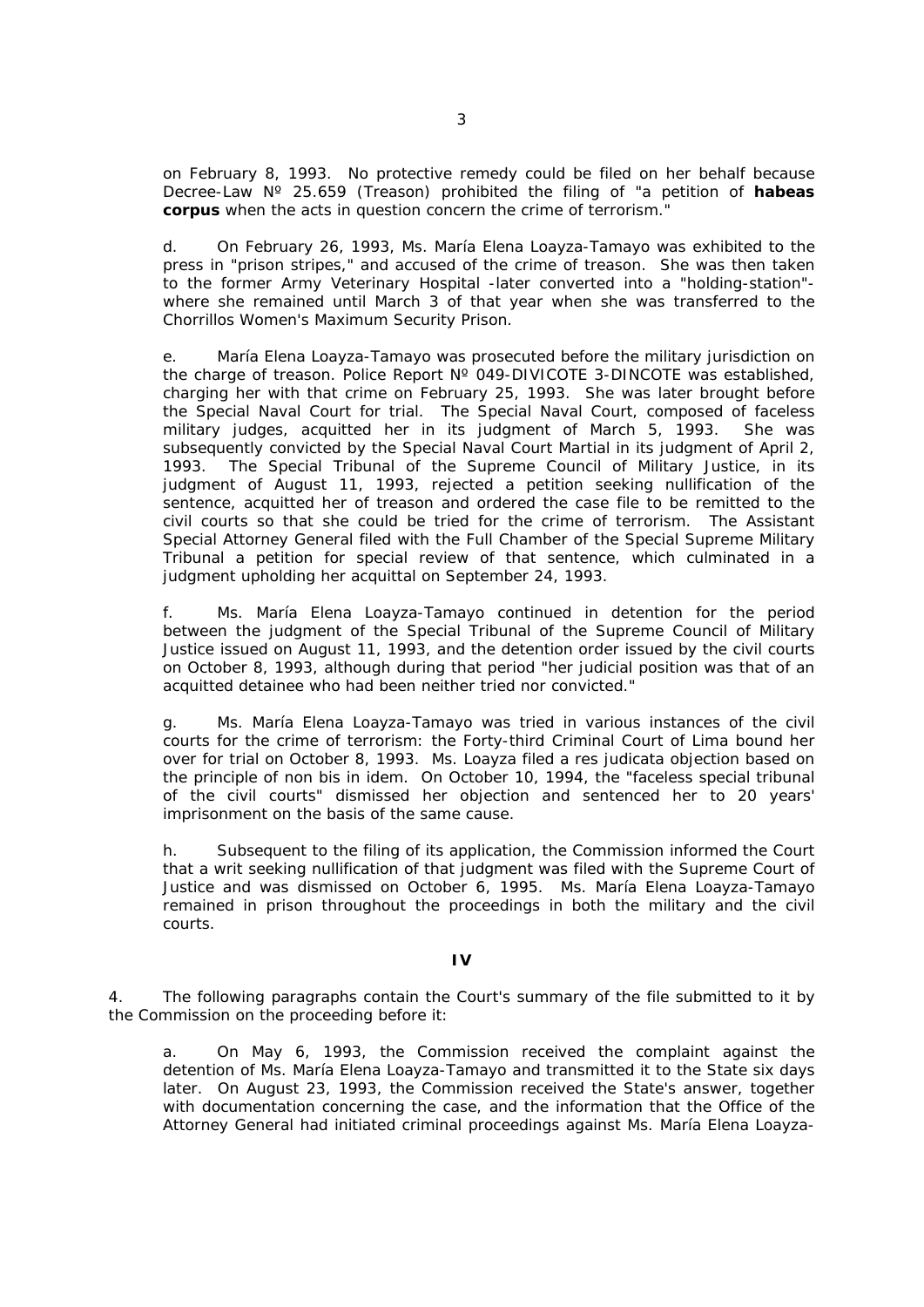Tamayo in the military courts, pursuant to Decree-Law  $N^{\circ}$  25.659 (Treason Law).

b. On July 13, 1994, to the Commission's request of November 17, 1993, Peru responded that "*file 41-93 was before the Fortieth* [*rectius*: Forty-third] *Criminal Court of Lima, against María Elena Loayza-Tamayo for the crime of terrorism, and that the file had been remitted to the President of the Superior Court of Lima ... for initiation of the oral proceedings.*"

c. At the request of one of the petitioners, on September 16, 1994, a public hearing was held at the seat of the Commission.

d. On September 26, 1994, the Commission approved Report  $N^{\circ}$  20/94, in the final part of which it decided:

1. To declare that the Peruvian State is responsible for the violations, against María Elena Loayza, of the rights to Personal Liberty, Humane Treatment and Judicial Protection enshrined in Articles 7, 5 and 25 of the American Convention on Human Rights.

2. To recommend to the Peruvian State that, on the basis of the Commission's analysis of the events and of the law, it immediately release María Elena Loayza-Tamayo once it has received notification of this Report.

3. To recommend to the Peruvian State that it pay compensation to the plaintiff in the instant case, for the damage caused as a result of her unlawful deprivation of liberty from February 6, 1993, until such time as it orders her release.

4. To inform the Government of Peru that it is not at liberty to publish this Report.

5. To request that the Government of Peru inform the Inter-American Commission on Human Rights, within thirty days, of any measures it has taken in the instant case, in accordance with the recommendations contained in paragraphs 2 and 3 above.

e. On October 13, 1994, Report N° 20/94 was transmitted to Peru by the Commission. The State replied that it was unable to concur with the Commission's analysis, findings and recommendations, and attached a brief prepared by a Task Force composed of government officials, indicating that:

[d]omestic remedies have not been exhausted inasmuch as María Elena Loayza-Tamayo's legal situation should be defined at the end of the judicial proceeding for the CRIME OF TERRORISM in the civil court system [and that] the recommendations made by the ICHR [Inter-American Commission] would involve deciding on a case still pending in the Peruvian justice administration. This is not possible, since under Peru's current Political Constitution, no authority may arrogate that power. It is for the Judicial Branch to rule on María Elena Loayza-Tamayo's legal situation through the proper criminal process.

f. On January 12, 1995, the Commission, not having reached agreement with the Government, submitted this case for the consideration and decision of the Court.

## **V**

5. The application which the Commission filed with the Court on January 12, 1995, was notified to the State by the Secretariat of the Court (hereinafter "the Secretariat"), together with its attachments, on February 9, 1995, and was received by the latter on February 13. The Commission appointed Oscar Luján-Fappiano as its Delegate, and Edith Márquez-Rodríguez and Domingo E. Acevedo as its Attorneys. It also appointed the following persons to act as their assistants, representing the plaintiff as petitioners before the Commission: Juan Méndez, José Miguel Vivanco, Carolina Loayza, Viviana Krsticevic,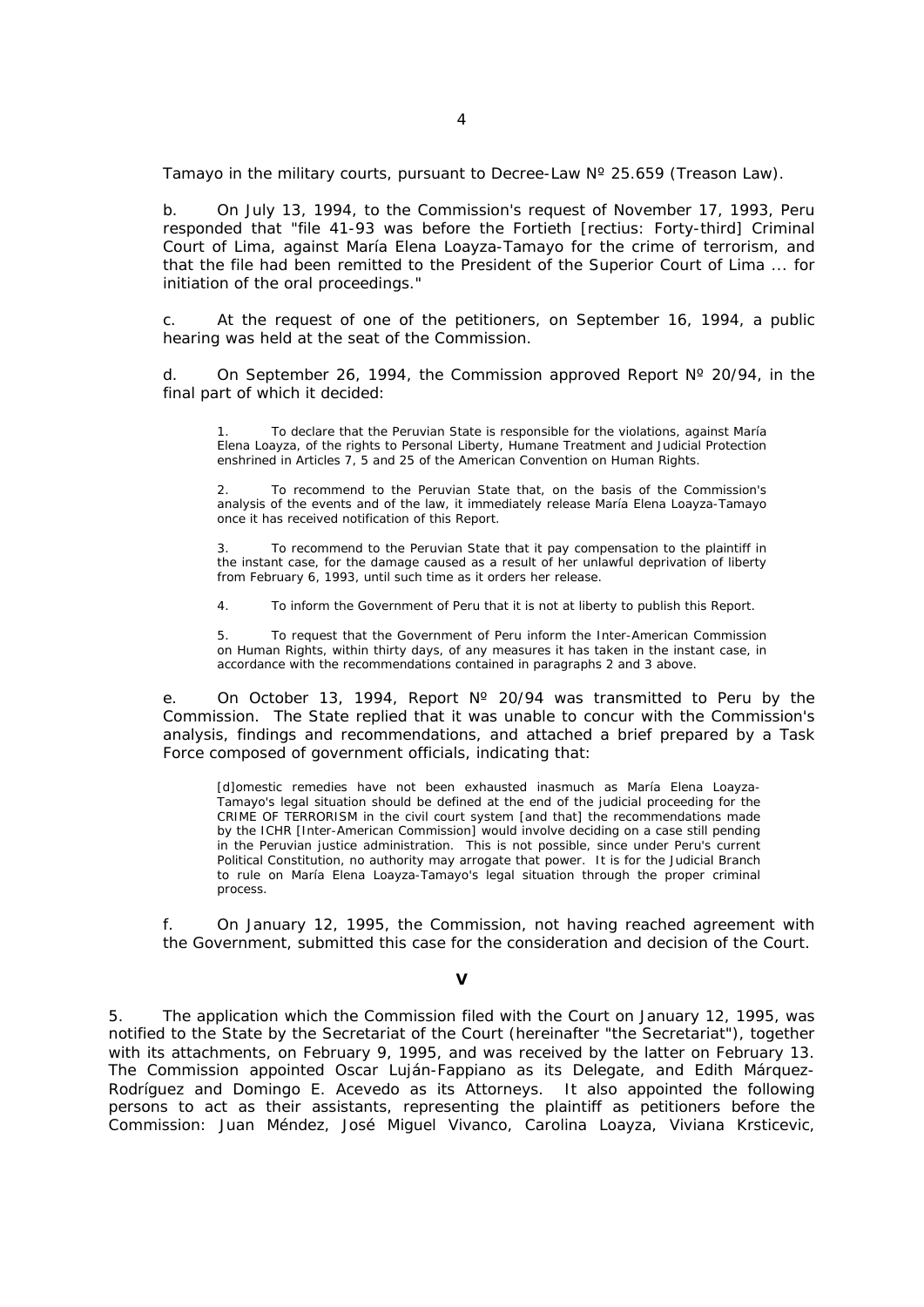Verónica Gómez, and Ariel E. Dulitzky. Mr. Méndez subsequently withdrew as the representative of the plaintiff by note of September 16, 1996.

6. On March 23, 1995, the State informed the Court that it had appointed Mario Cavagnaro-Basile as its Agent, and on the following day, it communicated its appointment of Iván Paredes-Yataco as its Alternate Agent.

7. On March 24, 1995, Peru filed a preliminary objection of "*non-exhaustion of domestic remedies.*"

8. On May 5, 1995, the State submitted its answer to the application, in which it "*denie*[d] *and challenge*[d] *it in all its parts.*" It further requested the Court to declare it entirely groundless, and filed objections to some of the witnesses.

9. By Order of May 17, 1995, the Court declared inadmissible the State's request for suspension of the proceeding on the merits of the matter until such time as the preliminary objection filed had been disposed of (*supra,* para. 7). It further decided to continue processing the case.

10. On July 11, 1995, and January 9, 1996, in response to the Secretariat's request of May 20, 1995, the State submitted the documentation concerning the Case against Ms. María Elena Loayza-Tamayo in the domestic courts.

11. In a brief of December 29, 1995, the Commission submitted a copy of the judgment of October 6 of that year, issued by the Supreme Court of Justice, upholding the conviction of Ms. María Elena Loayza-Tamayo *et al* for the crime of terrorism. On January 22, 1996, the State asked the Court to dismiss that brief and deemed it not to have been presented. On January 30 of that year, the President of the Court (hereinafter "the President") communicated that the brief would be evaluated in due course.

12. By Judgment of January 31, 1996, the Court unanimously decided to dismiss the preliminary objection of non-exhaustion of domestic remedies lodged by Peru and to proceed with the consideration of the merits in the case (*Loayza Tamayo Case, Preliminary Objections,* Judgment of January 31, 1996. Series C No. 25, Operative paragraphs 1 and 2).

13. On March 4, 1996, the Commission submitted the list of the following witnesses to be summoned by the Court to appear at the public hearings on the merits: Luis Guzmán-Casas, Luis Alberto Cantoral-Benavides, María Elena Loayza-Tamayo, María de la Cruz-Pari, Juan Alberto Delgadillo, Enrique Pineda-Gonzáles, Santiago Felipe Agüero-Obregón, Pedro Telmo Vega-Valle, Iván Bazán-Chacón, and Víctor Alvarez. On April 24, 1996, Peru submitted a brief in which it upheld the objections filed in the answer to the application, concerning the first six witnesses, and objected to the remainder, with the exception of the last, on the ground that they had been convicted, some of the crime of terrorism, and others of treason, and to Mr. Bazán-Chacón because he was a defense attorney for the convicted prisoner Pedro Telmo Vega-Valle. The Commission also proposed the following experts: Nigel Rodley, Julio Maier, Carlos Arslanian, and Héctor Faúndez. It further pointed out that some of the witnesses were imprisoned in various Peruvian penitentiaries, and requested that if they were unable to appear at the seat of the Court, the proceedings should be held at the various penal establishments.

14. On July 2, 1996, the Court decided to dismiss the objections filed by the State against the aforementioned witnesses (*supra,* para. 13) and reserved the right to evaluate their statements at a later date. It also authorized the President to order the pertinent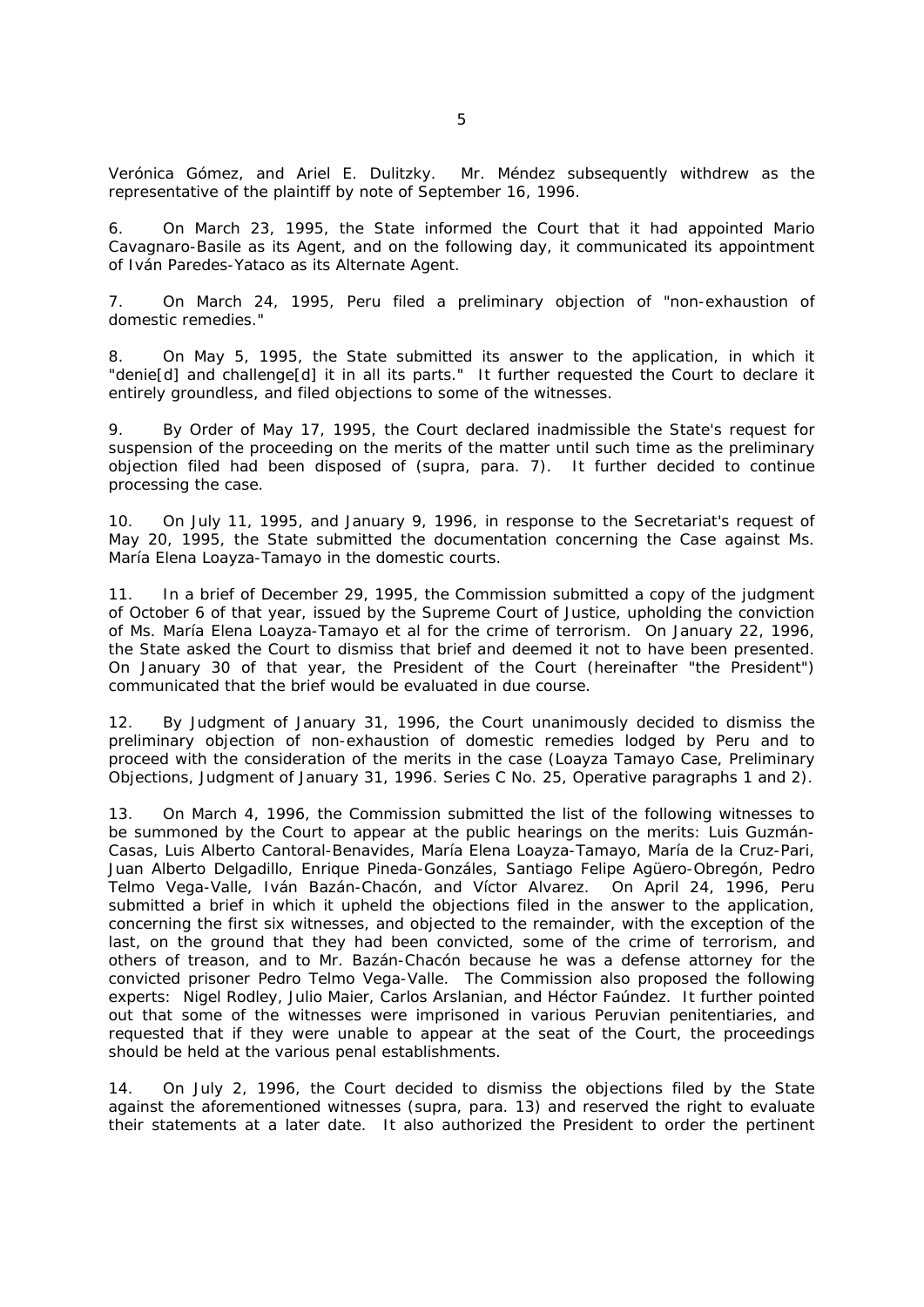measures to ensure that the witnesses and experts proposed by the Commission could deliver their statements and opinions.

15. On October 11, 1996, the President, after informing the State, decided to appoint as expert Dr. Eduardo Ferrero-Costa to lead the interrogation in Peru of a number of witnesses imprisoned in different Peruvian jails. Those statements would be heard in the presence of the Agent of the State and the Delegate of the Commission. On that same day, the President issued another Order in which he summoned the parties to a public hearing on February 5, 1997, to hear the statements of the witnesses proposed by the Commission, Mr. Iván Bazán-Chacón and Mr. Víctor Alvarez, and of the experts Nigel Rodley, Julio Maier, Carlos Arslanian, and Héctor Faúndez.

16. In a communication of December 13, 1996, which reached the Secretariat on January 6, 1997, the expert Dr. Eduardo Ferrero-Costa informed the Court of the development and conclusion of the arrangements for receiving the statements in Peru, and indicated that he had taken statements from the following witnesses: Luis Guzmán-Casas, Luis Alberto Cantoral-Benavides, Juan Alberto Delgadillo, Pedro Telmo Vega-Valle, and María Elena Loayza-Tamayo. He also reported that Ms. María de la Cruz-Pari had categorically refused and so had not been questioned, and that the taking of evidence from Mr. Santiago Felipe Agüero-Obregón had been canceled at the behest of the delegate of the Inter-American Commission. No statement was taken from Mr. Enrique Pineda-Gonzáles, because the expert, for health reasons, had been unable to travel to Puno. Subsequently, the Commission informed the Court by note of April 15, 1997, that it did not consider it necessary to hear the testimony of Mr. Enrique Pineda-Gonzáles and Ms. María de la Cruz-Pari. Mr. Ferrero submitted the record of the proceedings, the tapes containing the witnesses' statements, and the corresponding transcripts, all of which were duly transmitted to the parties.

17. On February 5, 1997, the Court held a public hearing on the merits of the case and heard the parties' closing arguments.

There appeared before the Court:

for the State of Peru:

Mario Cavagnaro-Basile, Agent; and Mariano García Godos-McBride, Minister in the Diplomatic Services;

for the Inter-American Commission on Human Rights:

Oscar Luján-Fappiano, Delegate; Domingo E. Acevedo, Deputy Executive Secretary; Carolina Loayza, Assistant; Viviana Krsticevic, Assistant; Ariel Dulitzky, Assistant; and Marcela Matamoros, Assistant.

Witnesses presented by the Inter-American Commission on Human Rights:

Víctor Alvarez-Pérez; and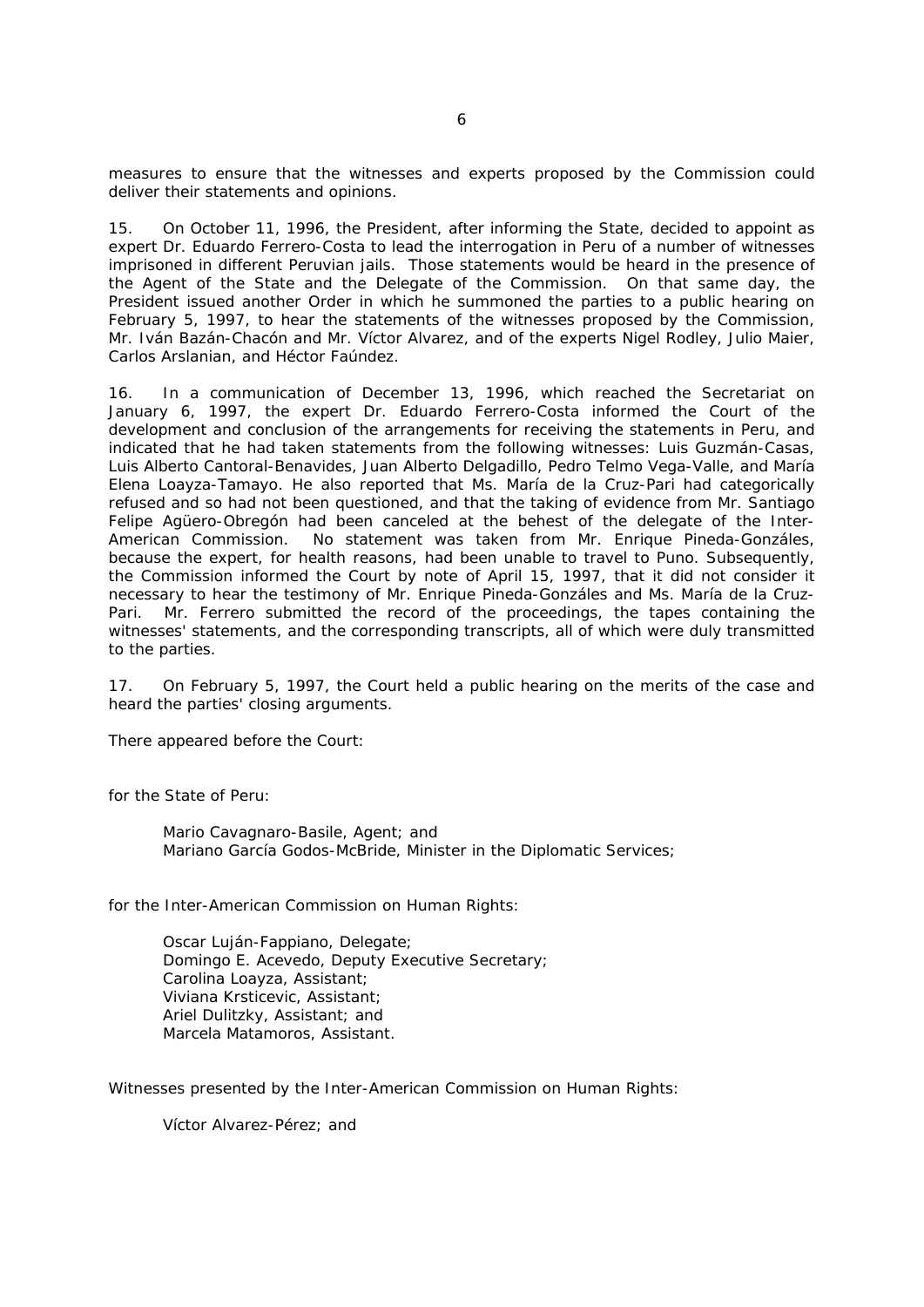Iván Bazán-Chacón.

Expert witnesses presented by the Inter-American Commission on Human Rights:

Julio Maier; León Carlos Arslanian; and Héctor Faúndez-Ledezma.

Mr. Nigel Rodley, one of the experts witnesses presented by the Inter-American Commission, did not attend this hearing, although he had been summoned by the Court.

18. On April 21, 1997, Peru presented the brief containing its closing arguments, and the Commission did so on April 30.

19. On June 23, 1997, the Court, so as better to decide, requested Peru to furnish it with a number of legal texts, and asked the Commission to dispatch the communication in which Ms. María Elena Loayza-Tamayo filed the *res judicata* objection based on the principle of *non bis in idem.* On July 16, 1997, the Commission filed a copy of that communication together with a copy of an explanatory document dated April 14, 1994; the 1993 Political Constitution of Peru and a publication entitled "*Legislación sobre Terrorismo y Pacificación*." On August 28, 1997, the State forwarded the other legal texts requested by the Court.

20. On June 23, 1997, Peru wrote to the Court and informed it that on September 27, 1996, Ms. María Elena Loayza-Tamayo requested a pardon to the *ad hoc* Commission created by Law Nº 26.655.

21. On August 24, 1995, and May 16, 1996, the "*Fundación Ecuménica para el Desarrollo y la Paz*" (FEDEPAZ) and Mr. Nicolás de Piérola-Balta, submitted *amici curiae* briefs on the principle of *non bis in idem.*

22. On September 22, 1995, and August 8, 1996, Peru requested that the *amici curiae* presented be declared inadmissible. The President, through his communications of September 23, 1995, and September 11, 1996, informed the State that "*documents of this type are added to the file without being formally incorporated into the record of the proceedings,*" and that the Court would evaluate those documents in due course.

#### **VI**

23. On April 19, 1996, the Inter-American Commission remitted to the Secretariat a copy of a brief that had been sent to Peru concerning Ms. María Elena Loayza-Tamayo's conditions of detention. In that brief it requested the State, pursuant to Article 29 of its Regulations, to adopt precautionary measures on behalf of Ms. Loayza. On May 28, 1996, Peru submitted a note to the Secretariat, in response to the Commission's inquiries concerning the detention conditions, informing it that Loayza Tamayo had now been convicted by the Supreme Court of Justice and that she would have to serve her sentence in the manner and conditions dictated by the laws in force in Peru.

24. On May 30, 1996, the Inter-American Commission submitted a request for provisional measures on behalf of Ms. María Elena Loayza-Tamayo, in accordance with Article 63(2) of the Convention and Article 24(1) of the Rules of Procedure then in force, in which it asked the Inter-American Court to order the State to "*bring to an end the solitary confinement and incommunicado detention imposed on María Elena Loayza-Tamayo on April 9, 1996, and that she be returned to Block 'A' of the Chorrillos Women's Maximum Security*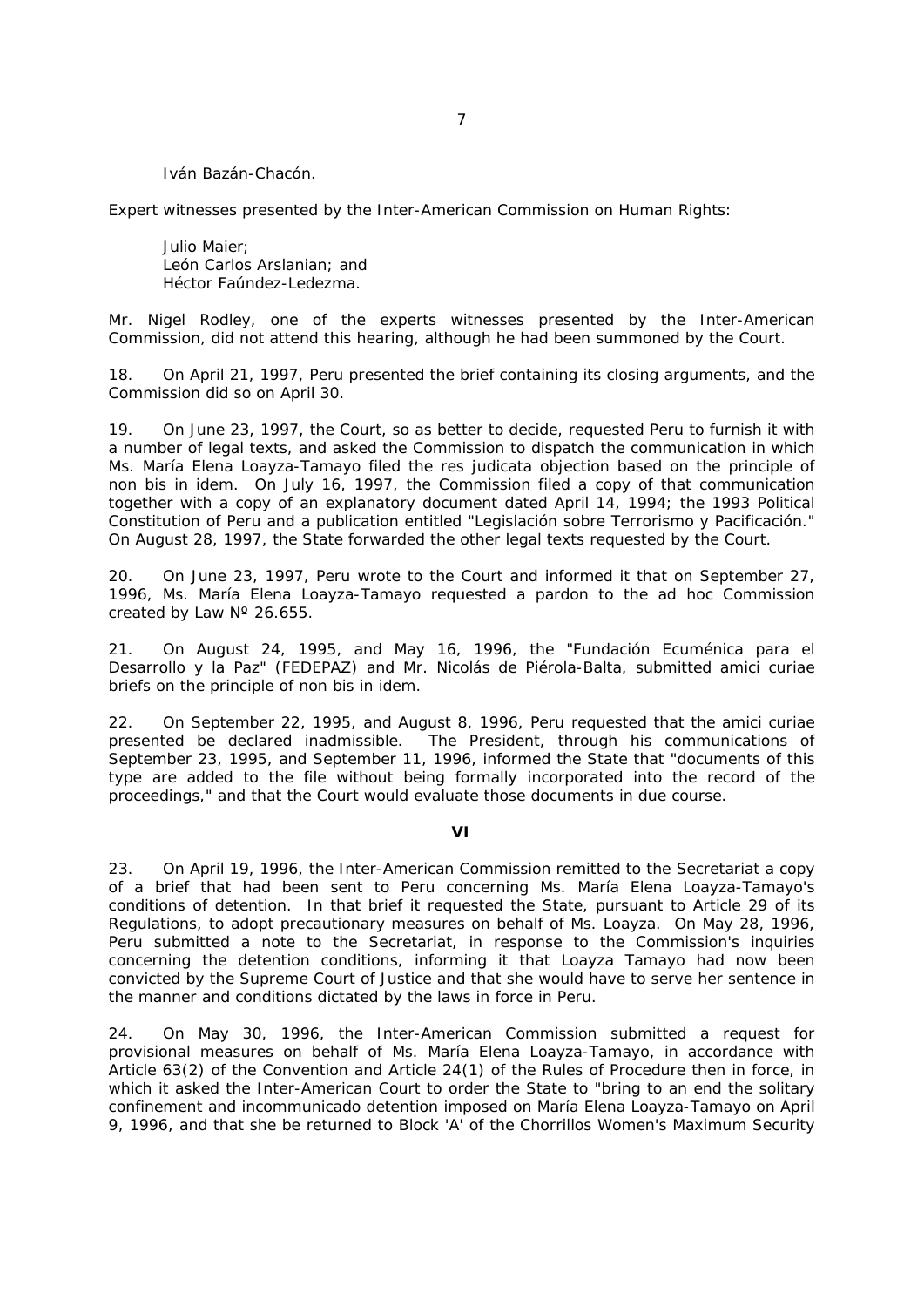*Penitentiary in the conditions in which she had been held prior to her transfer.*" The basis of the Commission's request is summarized below:

a. The Penitentiary in question has three blocks designated "A", "B" and "C". Block "A" houses inmates categorized as least dangerous, that is, those who claim to be innocent and to have no connection with subversive or terrorist groups, and have openly denounced such groups, as is the case of Ms. María Elena Loayza-Tamayo. Blocks "B" and "C" house inmates categorized as highly and moderately dangerous and those who have declared themselves in favor of the so-called "*peace accord*"*.* Block "C" also houses prisoners awaiting classification and those who express their desire to sever connections with their subversive or terrorist groups, as well as inmates who do not wish to participate in other daily prison activities.

b. Peru ordered Ms. María Elena Loayza-Tamayo to be transferred to that prison's maximum danger Block and held in continuous solitary confinement, which constitutes an arbitrary and unlawful deterioration of her detention conditions, thereby violating, among other instruments, the American Convention and the (United Nations) Standard Minimum Rules for the Treatment of Prisoners.

c. When there is an international complaint against a State for violations of rights guaranteed by the American Convention, that State has the obligation, in good faith, to refrain from needlessly adopting measures that may adversely affect the situation of the plaintiff.

d. Peru promulgated Decree-Law  $N^{\circ}$  25.475 (crime of terrorism) and Supreme Decision  $N^{\circ}$  114-92-JUS as part of a counter-insurgency strategy, both of which establish procedures that are incompatible with the international obligations contracted by the State.

e. The State's argument that "*any deviation*" from the agreement of the Penal Technical Council regarding Ms. María Elena Loayza-Tamayo's conditions of imprisonment would "*put the security system and the principle of authority at risk*" is also unfounded, since Ms. Loayza was confined in Block "A" and "*has never, and will never, constitute a risk to the so-called Security system.*"

f. There is a dual sense of urgency about this case: firstly, Peru, through the measure adopted, has caused irreparable harm to a person who has been arbitrarily tried and sentenced, in violation of the Convention; secondly, the physical and mental suffering inflicted on Ms. María Elena Loayza-Tamayo as a consequence of her confinement in a tiny cell for twenty-three and a half hours a day, and her incommunicado detention for one year, as well as the severe restrictions on visits, also constitute cruel and inhuman treatment.

25. On June 12, 1996, the President adopted, on the basis of the Commission's petition and Articles 63(2) of the Convention and 24(4) of the Rules of Procedure then in force, urgent measures on behalf of Ms. María Elena Loayza-Tamayo, and requested that Peru adopt forthwith such measures as were necessary to effectively ensure her physical, psychological and moral integrity. He further requested the State to issue a report on the measures taken so that they could be brought to the attention of the Court at its next session, saying that he would submit that Order for the Court's consideration and pertinent effects.

26. On June 24, 1996, Peru submitted the report requested by the President in his Order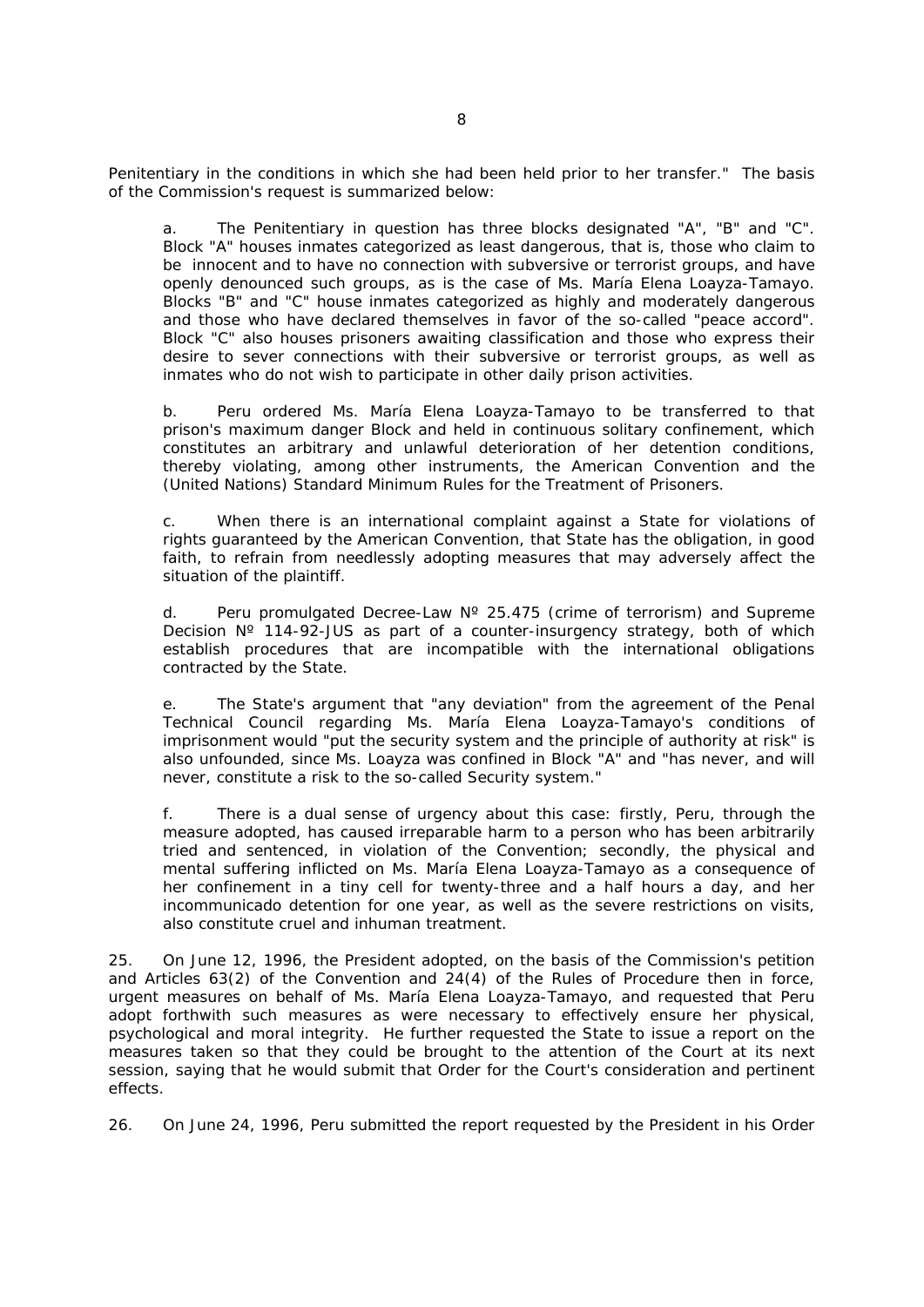of June 12, in which it indicated that Ms. María Elena Loayza-Tamayo was serving her sentence and

that at no time have [her] imprisonment conditions deteriorated ... she is regularly visited by her next-of-kin and attorneys as stipulated in the legislation in force in Peru, and that claims that she is being held in a different (smaller) cell from those inhabited by other prisoners are false ...; that her living conditions are the same as the rest of the prison population and there is therefore no danger to her physical, psychological and moral integrity, since she is imprisoned with other prisoners whose behavior is similar to her own...

27. On July 1, 1996, the Commission presented its comments on the above brief, reiterating the arguments it adduced in its request of May 30, 1996, for provisional measures, reporting that Ms. María Elena Loayza-Tamayo was subjected to a regime of incommunicado detention in which she is deprived of light and is confined to a tiny cell for twenty-three and a half hours a day, which facts constitute "*in themselves, forms of cruel and inhuman treatment.*" The Commission also repeated its request that the Court order Peru "[to] *bring to an end the solitary confinement and incommunicado detention imposed on María Elena Loayza-Tamayo on April 9, 1996, and that she be returned to Block* "*A*" *of the Chorrillos Women's Maximum Security Penitentiary, in the same conditions in which she had been held prior to her transfer.*"

28. By Order of July 2, 1996, the Court adopted provisional measures, ratified the Order of the President of June 12, and once more called upon the State to take all the measures necessary for the effective safeguard of Ms. María Elena Loayza-Tamayo's physical, psychological and moral integrity. It also called upon Peru to report every two months to the Court on the measures it has taken, and on the Commission to submit to the Court its comments on that information not later than one month from the date of its receipt.

29. The Commission, in its comments of September 12, 1996, reiterated its request to the Court that it call upon Peru to bring to an end the solitary confinement imposed on Ms. María Elena Loayza-Tamayo, since her health has deteriorated, owing to the fact that

she is subjected to an inhuman and degrading regime, derived from her state of incommunicado and 23,5 hours of incarceration per day, from a humid and cold prison, measuring approximately two by three meters, without direct ventilation, where there are cement slabs, a letrine and lavatory for hands... The prison cell has no direct light; the light enters in a narrow and indirect way from the fluorescent lights in the hallways. She is not allowed to have a radio, newspaper or magazine. She is only authorize to see the daylight 20 or 30 minutes per day.

In addition, in a medical document of July 25, 1996, Dr. Julia Ruiz-Camacho, Chief Physician of Health for the Penitentiary of High Security Chorrillos certified that after having examined Ms. María Elena Loayza-Tamayo, she found her suffering from physical and psychological illnesses, among them, a syndrome of anxious depression.

30. On September 13, 1996, the Court dictated an Order with respect to the request of the Commission from the former day which considered-taking into account that the State has not presented the Report requested by the President in the Order of July 2, 1996 -that the prison conditions of Ms. María Elena Loayza-Tamayo were aggravating her physical, psychological and moral health, according to the Commission. Consequently, the Court requested Peru to change the prison conditions, in particular the conditions of isolation to which she was subjected, in order to comply with what is established in Article 5 of the American Convention. It also requested that she be given medical treatment, physical and psychiatric as soon as possible.

31. On October 11, 1996, the Secretariat reiterated to Peru its request for the Report on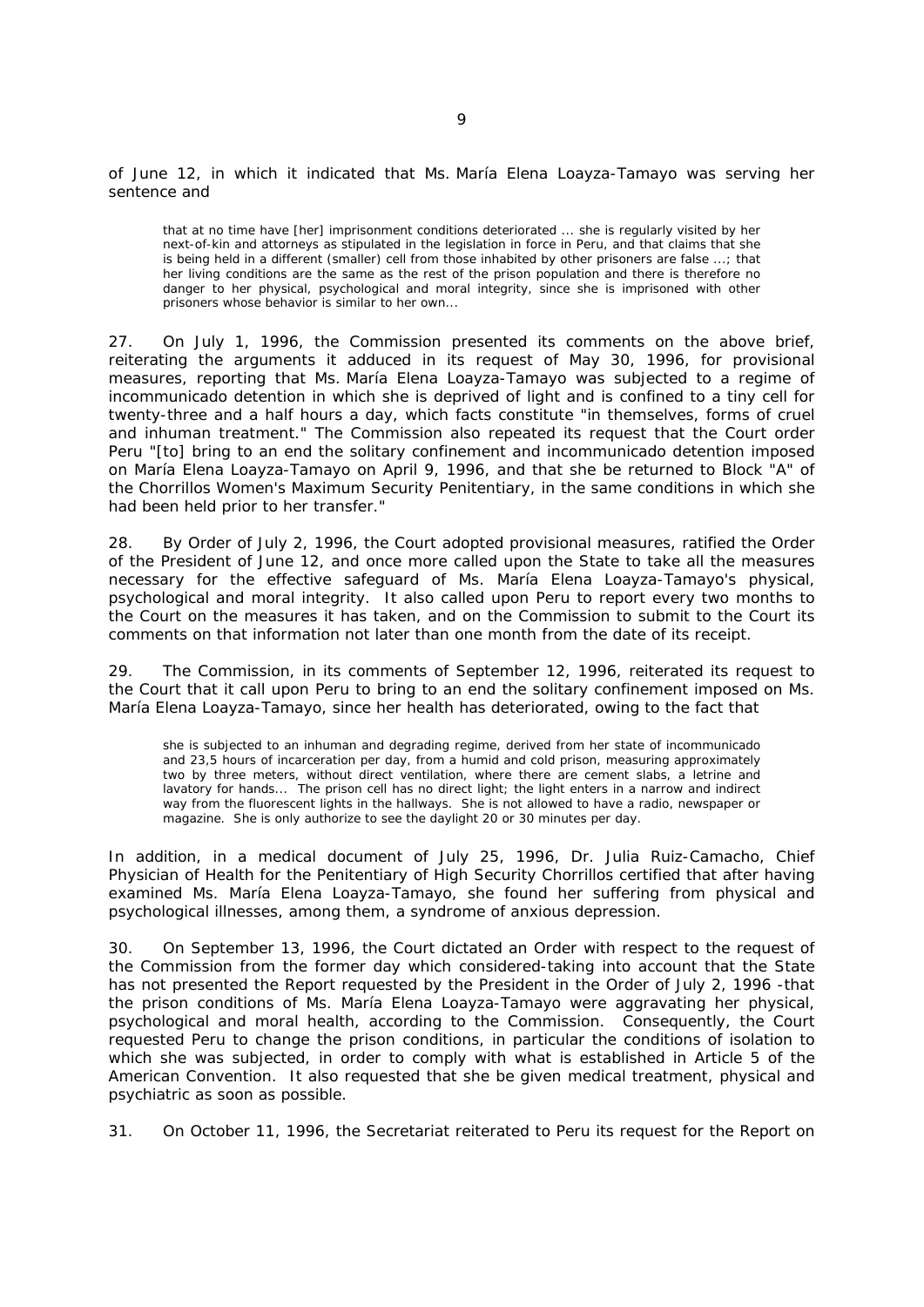the measures taken, as according to the Order of September 13, 1996, it should have been presented two weeks after the date of the Order. By writing of October 14, 1996, Peru requested an extension to present its Report, which was granted until November 1, 1996.

32. By note of October 18, 1996, received in the Secretariat on October 28, 1996, the State informed the Court that Ms. María Elena Loayza-Tamayo was not in isolation, according to the "*Reports of the Governor and Prison Records*" and was receiving visitors. In an attachment to the writing, it indicated that Ms. Loayza-Tamayo was in perfect physical and mental conditions, in accordance with the medical and psychological reports. It added that Ms. Loayza-Tamayo was doing jobs outside her cell and that she was placed in a "*twoperson cell, unlike the rest of the prison population of this Establishment, who were in three-person cells for lack of space.*"

33. On February 3, 1997, the Secretariat requested the Commission to present its observations in accordance with point 4 of the Order of the Court of September 13, 1996. On March 20, 1997, the Commission presented a writing with its observations to the report of Peru and indicated that the situation of Ms. María Elena Loayza-Tamayo

has definitely not changed since she was translated to the other block on April 19, 1996... she continues locked in her cell for 23 hours and 30 minutes per day, and is granted no more than 30 minutes in the prison court yard, which, *per se*, constitutes cruel and inhuman treatment and impairs the plaintiffs', psychological and moral integrity, as well as her right to respect for the inherent dignity as a human being.

34. By note of April 3, 1997, received at the Secretariat on April 10, 1997, Peru submitted comments on the brief cited in the previous paragraph, claiming that the situation it reports was false and attempted to misrepresent Ms. María Elena Loayza-Tamayo's state of health, which was "*stable, not to say normal for someone of her age.*" It further stated that it should be borne in mind that she had been convicted and must serve her prison sentence for the crime of terrorism against the State. She should therefore be subjected to the same conditions as other convicts and no special treatment could be claimed on her behalf.

35. On August 1, 1997, the Secretariat asked Peru to send at its earliest convenience the reports requested through the Order of September 13, 1996, Peru having thus far submitted only two briefs, those of October 18, 1996, and April 3, 1997. On August 28 of that year, Peru submitted some comments on the Court's request, in which it declared that it had fulfilled the requirement contained in the Order of September 13 by presenting its briefs dated October 14, 18 and 30, 1996. It went on to say that during the interrogation held in Peru in the presence of Dr. Eduardo Ferrero-Costa, the expert designated by the Court, Ms. María Elena Loayza-Tamayo, in response to a question from Mr. Oscar Luján-Fappiano, had said that the inmates "[l]*ive together in blocks ...* [in which] *all the cells are the same,*" confirming that there were no cells for solitary confinement.

36. So far, between the submission of that information and the delivery of this Judgment, the Commission has not submitted its observations to the Court.

## **VII**

37. In the brief in which it submitted its petition and in its subsequent communications to the Court, the Commission presented its arguments, which the Court summarizes as follows:

a. Peru did not respect the right to due process of law, the case having been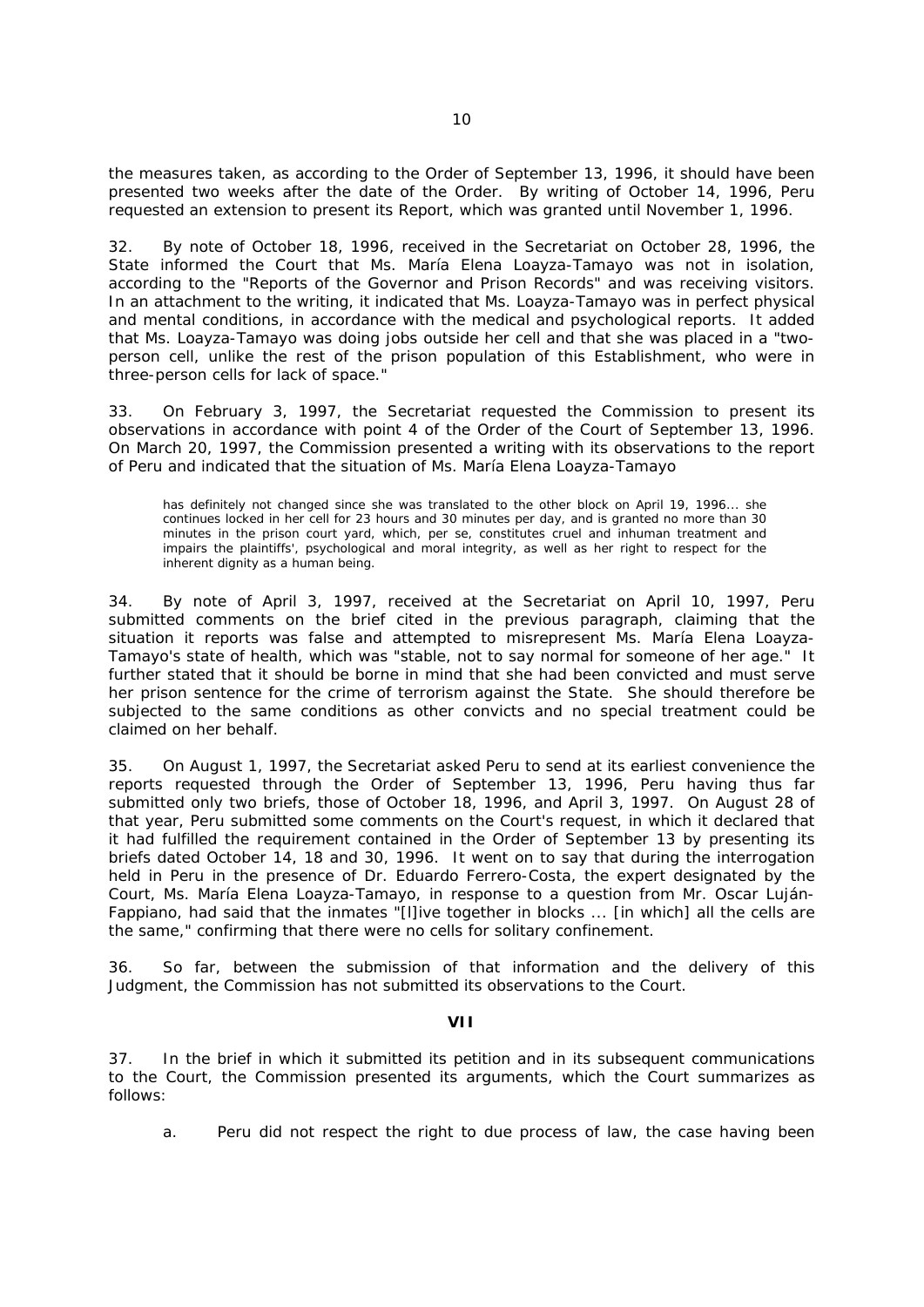improperly processed and the minimum judicial guarantees not observed. Ms. María Elena Loayza-Tamayo was tried both in the military and civil court systems by "*faceless judges*" *who were neither independent nor impartial.*" Also, Ms. Loayza was charged with treason, governed by Decree-Law N° 25.659, which provides that persons accused of that crime must be tried in the military courts, thereby submitting civilians to trial by a military court, which is a special jurisdiction. That this regulation "*patently fails to observe the guarantees of due process and the right to be tried by a competent civil court*"*.* The Commission also claimed that the defense "*became a mere spectator to the proceedings. The case was based on evidence obtained through coercion, intimidation tactics used against the defense counsel, obstruction of counsel's access to the case file, grossly tardy notifications, etc*".

b. The principle of "*full procedural equality*" or parity was also violated, as was the right to be presumed innocent. Further, it was the National Police, DINCOTE, that defined the crime which allegedly had occurred, and that DINCOTE has the faculty to decide which jurisdictions and courts are competent to try a case. According to the Commission, this resulted in Ms. María Elena Loayza-Tamayo being tried for the same acts in different courts for the same cause, with the consequent violation of the principle of *non bis in idem.* Certain facts which were not proven by the military jurisdiction were attributed to Ms. Loayza-Tamayo. The Commission also alleges that Ms. María Elena Loayza-Tamayo's second trial in the civil courts on the charge of terrorism was based on allegations founded on the very same facts.

c. In its brief of closing arguments the Commission drew attention to the inconsistency of Peru's claim that Ms. María Elena Loayza-Tamayo's detention "*was not the result of Angélica Torres-García's false accusations. Moreover, since she is not a* '*repentant*' *terrorist, there was no need to go through the verification process required under the Ley de Arrepentimiento (Law of Repentance)*," while it had claimed the opposite in Police Report Nº 049-DIVICOTE 3-DINCOTE and other documents.

d. That the faceless Special Tribunal of the civil jurisdiction, through its Judgment of October 10, 1994, convicted Ms. María Elena Loayza-Tamayo of the crime of terrorism for sheltering two persons whom the faceless tribunal described as Shining Path "elements", and not because terrorist propaganda had been found in the property in which she was arrested. The Commission further contended that it was untrue that "*the policemen who entered the building found* '*sufficient evidence*' *for María Elena Loayza-Tamayo to be charged with* '*the crime of terrorism'*"*,* and that had such been the case, there would be no reason to prosecute her on a charge of treason in three different branches of the military court system.

e. Regarding the argument adduced by the State at the public hearing held on September 23, 1995, that Ms. María Elena Loayza-Tamayo had every opportunity to file an action of guarantee "*to claim her release on the ground that she had been acquitted of the charge of treason,*" the Commission considered it to constitute a clear admission of unlawful deprivation of liberty. At the same time, it averred that such a quarantee could not be invoked because Decree-Law  $N^{\circ}$  25.659 (relating to treason) impeded her access to the remedy of "*amparo*" or *habeas corpus* at that time.

f. With regard to the claim of double jeopardy, the Commission believes it to be false that when the Special Supreme Military Tribunal of the Supreme Court of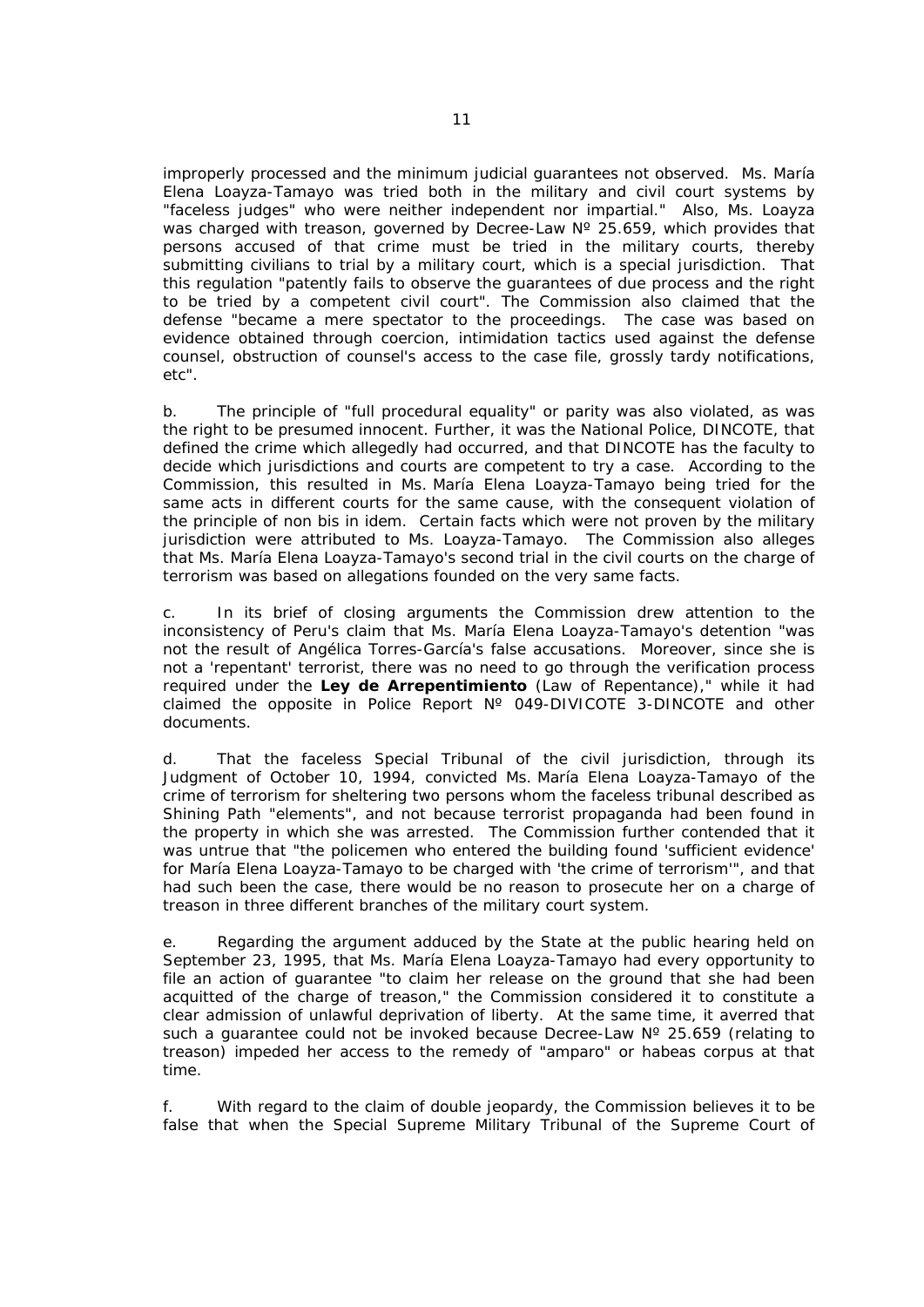Military Justice and the Full Chamber of the Special Supreme Military Tribunal handed down the judgments of August 11 and September 24, 1993, respectively, what they did was to renounce jurisdiction, as this was the "*procedural formula employed by military justice;*" and that, on the contrary, the military jurisdiction made full use of its competence when it analyzed and ruled on questions of merit. According to the Commission, Ms. María Elena Loayza-Tamayo was therefore acquitted three times and convicted once.

g. Finally, the Commission holds the view that the action of an attorney for a defendant may not be used "*in a malicious and unfounded attempt to link the defense counsel to unlawful activities imputed to her client.*" It therefore requested the Court to "compensate" Ms. María Elena Loayza-Tamayo's defense attorney for DINCOTE's intimidation tactics and false accusations.

38. In its answer to the application and in its closing arguments, Peru expressed its views, which the Court summarizes as follows:

a. In its answer to the application, Peru expressed the view that in the consideration of the facts and arguments on which the Commission's application was based, account should be taken, first and foremost, of Article 233, paragraph 1, of the 1979 Political Constitution of Peru, which was in force until it was superseded by the 1993 Constitution, and which stipulated

that the arbitration courts and the military courts were exceptions to the principle of unity and exclusiveness of the jurisdictional function of the Peruvian Judiciary, a concept which was later enshrined in the current Constitution.... Consequently, ... for a better understanding, in referring to the intervention of military judges, the term Military Justice or, in any event, Military Jurisdiction sh[ould be] used.

b. With regard to the procedural aspects, Peru claimed that for the inter-American system of human rights to function, it was necessary for domestic remedies to be filed and exhausted, although exceptions to that rule do exist. That in the instant case, both the Commission and the Inter-American Court "*have assumed undue jurisdiction*" in that at the time the petition was filed Ms. María Elena Loayza-Tamayo's trial was still pending and she had not been notified of a final ruling. In its closing arguments, the State insisted that "*the application was inadmissible on the ground of non-exhaustion of domestic remedies.*"

c. The State also argued that the Commission did not observe due process of law since it failed to inform Peru that it had admitted the complaint, as it is required to do by Article 48 of the Convention and that during the public hearing held on February 5, 1997, the Commission conceded that the decision on admissibility was made on the final report.

d. According to the answer to the application, Ms. María Elena Loayza-Tamayo was apprehended on the accusation of a repentant terrorist. However, Peru, in the same brief, claimed that the arrest had not been the result of Angélica Torres-García's accusation, who was not a repentant terrorist, and for that reason it had not undertaken the verification procedure required by the *Ley de Arrepentimiento* ("Law of Repentance"), inasmuch as the detention

was carried out in response to actions by the National Intelligence Bureau, which learned that Ms. María Elena Loayza-Tamayo was a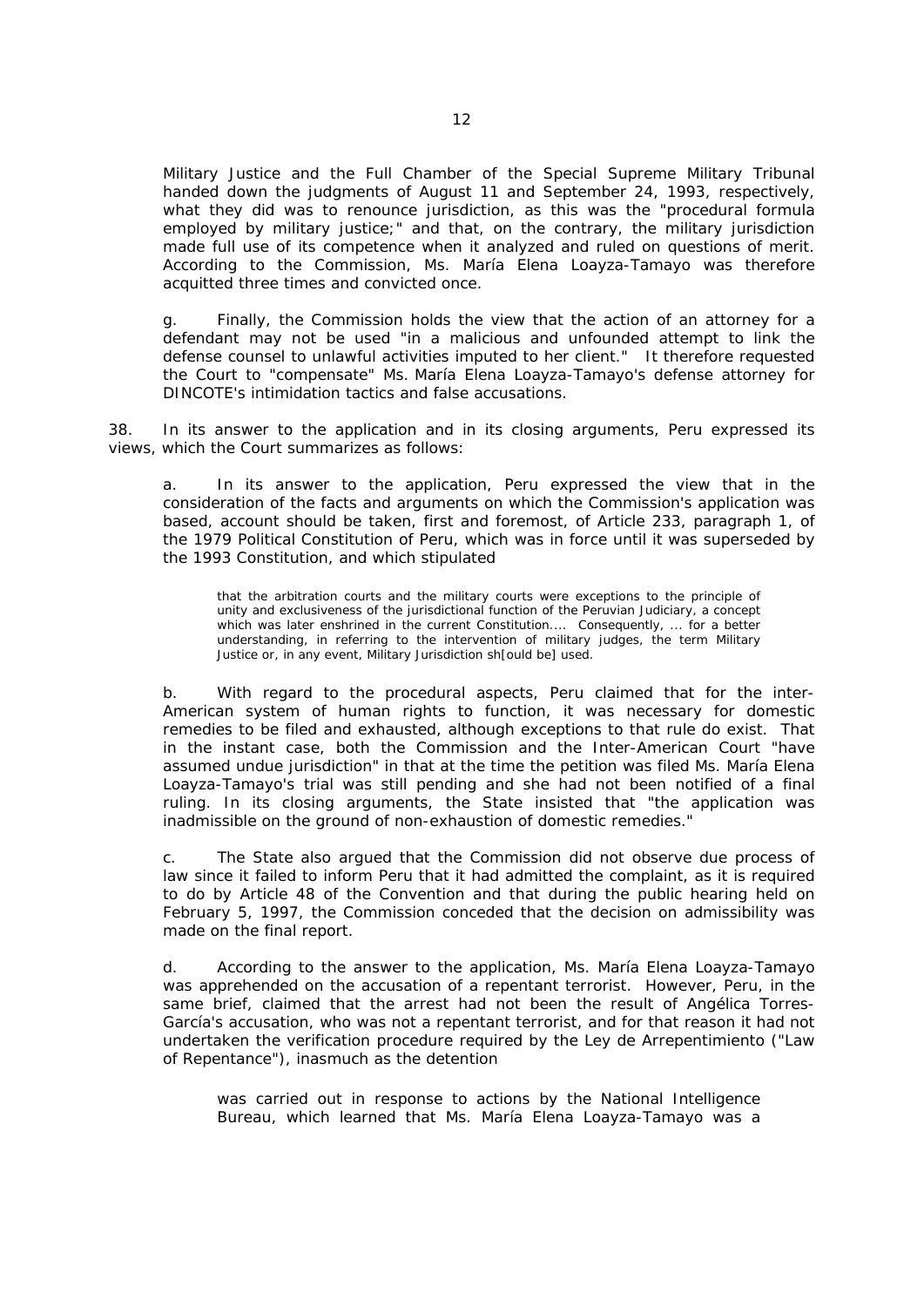member of the terrorist organization "Shining Path", a claim corroborated by Angélica Torres-García, who was arrested on a warrant for the crime of Treason and claimed to be familiar with the Loayza-Tamayo domicile.

e. Ms. María Elena Loayza-Tamayo was detained and held incommunicado under Article 2(20)(i) of the 1979 Political Constitution of Peru and that, pursuant to Article 2 of Decree-Law Nº 25.744 of September 27, 1992, the National Police had the authority to carry out preventive arrests of persons purportedly implicated, for a period of fifteen days extendible for a further fifteen days under the Decree. To the allegation that Ms. María Elena Loayza-Tamayo was kept in detention after the Special Tribunal of the Supreme Council of Military Justice had acquitted her through its judgment of August 11, 1993, the State responded that a petition for special review had been filed against that judgment; the trial was therefore still in progress and no final judgment has been rendered. It was only on September 24, 1993, that the Full Chamber of the Special Military Supreme Tribunal maintained that judgment, making it final; more than fifteen calendar days had not elapsed "*between the date of the review petition and the date on which the process before the civil jurisdiction was initiated (by means of the auto apertorio de instrucción); in other words, the provision of the Political Constitution was not breached.*" The State therefore denied that Ms. Loayza-Tamayo's arrest and subsequent trial constituted a violation of her liberty and her right to humane treatment.

f. During her interrogation by DINCOTE on February 15, 1993, Ms. María Elena Loayza-Tamayo "*did not in any of her replies claim that she had been tortured* [or] *raped,*" and in the medical examination she underwent "*showing that she was treated*" for injuries resulting from sexual abuse, for which reason the State refuted the allegations contained in the application The State also denied that Ms. María Elena Loayza-Tamayo had been

struck on the head and arms, had her arms tied behind her back and that she was forced to remain standing or sitting for long periods, without support for her back, was not allowed to use the hygiene facilities, relieve herself, or receive food and water, all for the purpose of forcing her to incriminate herself and confess that she was a member of the Peruvian Communist Party Faction Shining Path ... all of them unlawful acts.

g. The prosecution of persons accused of the crimes of terrorism and treason is governed by Decree-Laws  $N^{\circ}$  25.475 (crime of terrorism) and  $N^{\circ}$  25.659 (crime of treason) respectively. Trials for the former crime are the province of the civil courts, and for the latter that of Military Justice. Treason is not aggravated terrorism, but draws "*specific criminal actions* [from the former] *and incorporates them into the new crime, which cannot be interpreted as constituting the same unlawful criminal act.*" Also, when the Special Supreme Military Tribunal

delivered its judgment of August 11, 1993, it was simply ruling that the acts imputed to María Elena Loayza-Tamayo did not constitute the crime of Treason, but the crime of terrorism ... and [the] term acquittal used by the Military Justice ... is the procedural formula employed by the Military Justice when it deems that acts imputed to a particular person are not provided for in D.L. 25.659 and its extensions, but in Decree-Law 25.475.

h. It claimed that the trial was conducted lawfully and that both the military and the civil courts were independent and impartial, as were the "*faceless judges who tried María Elena Loayza-Tamayo*" in those courts. In its closing arguments the State also contended that Ms. María Elena Loayza-Tamayo was not tried twice for the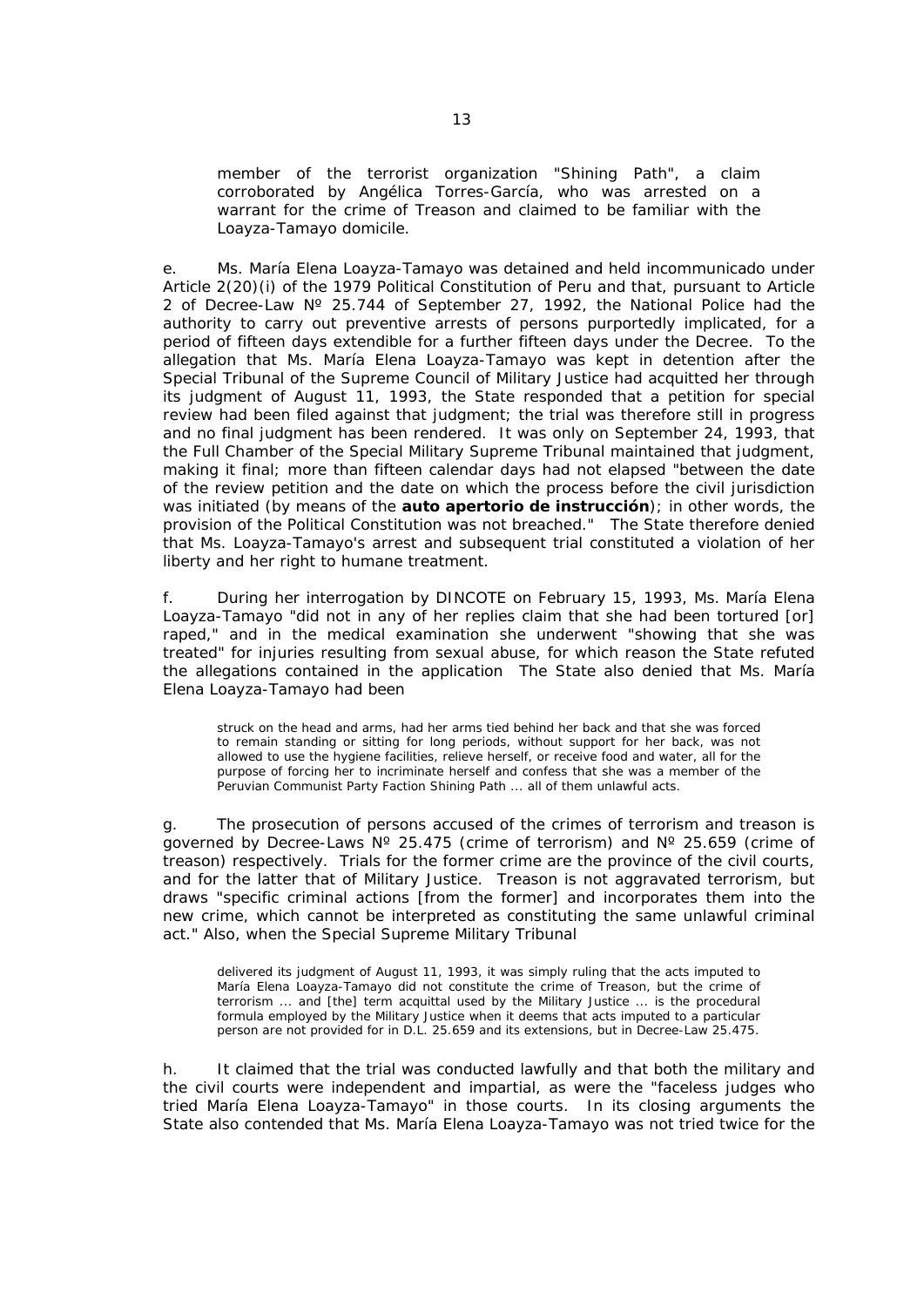same acts and sentenced in two trials, inasmuch as the Military Justice relinquished competence to hear the case against her for treason, and referred the case for trial by the civil or civil courts.

i. As to the claim that Ms. María Elena Loayza-Tamayo's attorney was not informed of the charges against her, the State claimed that the attorney and the defendant repeatedly submitted observations on the facts and processing of the case -paragraphs 15, 34 and 37 of the application- which suggests that they were perfectly aware of the proceeding and were not impeded in the exercise of their rights. It also denies that the defense attorney or any other lawyer acting on Ms. María Elena Loayza-Tamayo's behalf either in the military or civil courts, "*had been subjected to intimidation or any other tactics that prevented them from freely practicing their profession.*"

j. That on February 6, 1993, the date on which Ms. María Elena Loayza-Tamayo was detained, a state of emergency had been declared in the Department of Lima and the Constitutional Province of Callao under Supreme Decree 006-93-DE-CCFFAA of January 19, 1993, for a period of sixty days starting on January 22, 1993. Further, the constitutional guarantees established in paragraphs 7 (inviolability of domicile), 9 (free choice of domicile, and freedom of transit within the national territory), 10 (freedom of unarmed association), and 20(g) (right to personal liberty and security except, *inter alia,* in cases of terrorism) of Article 2 of the 1979 Constitution of Peru had been suspended.

k. In its closing arguments, Peru maintained that when the Commission crossexamined the witnesses and experts at the public hearing held on February 5, 1997, it put questions that had no connection with the purpose of the hearing. The State therefore requested that any statements by the witnesses and expert opinions unrelated to the purpose for which they were called be deemed neither to have been asked nor answered. It further argued that Ms. Loayza-Tamayo's appearance as a witness before the Court was an anomaly inasmuch as she was a party with a direct interest in the outcome of the case. The State argued that the testimony of Luis Guzmán-Casas, Luis Alberto Cantoral-Benavides, Juan Alberto Delgadillo-Castañeda, and Pedro Telmo Vega-Valle, who were sentenced to prison terms for the crimes of terrorism and treason, were biased as they had an interest in the outcome of the instant Case.

## **VIII**

39. The Commission submitted copies of a series of documents and statements concerning cumulative cases against a number of persons, including Ms. María Elena Loayza-Tamayo, in the military and civil courts, and of reports from the Office of the Attorney General, judgments, and copies of statements and declarations. It also submitted official communications from several State departments, newspaper clippings, two videos, reports from various organizations, and some Peruvian legal texts.

40. The State produced evidence in the form of numerous documents relating to the trials in the civil and military authorities, including prosecution reports, judgments, copies of statements and declarations, official registration of domicile, and some Peruvian legal texts.

41. In the instant Case the Court evaluates the documents submitted by the Commission and the State, which, incidentally, were neither refuted nor contested.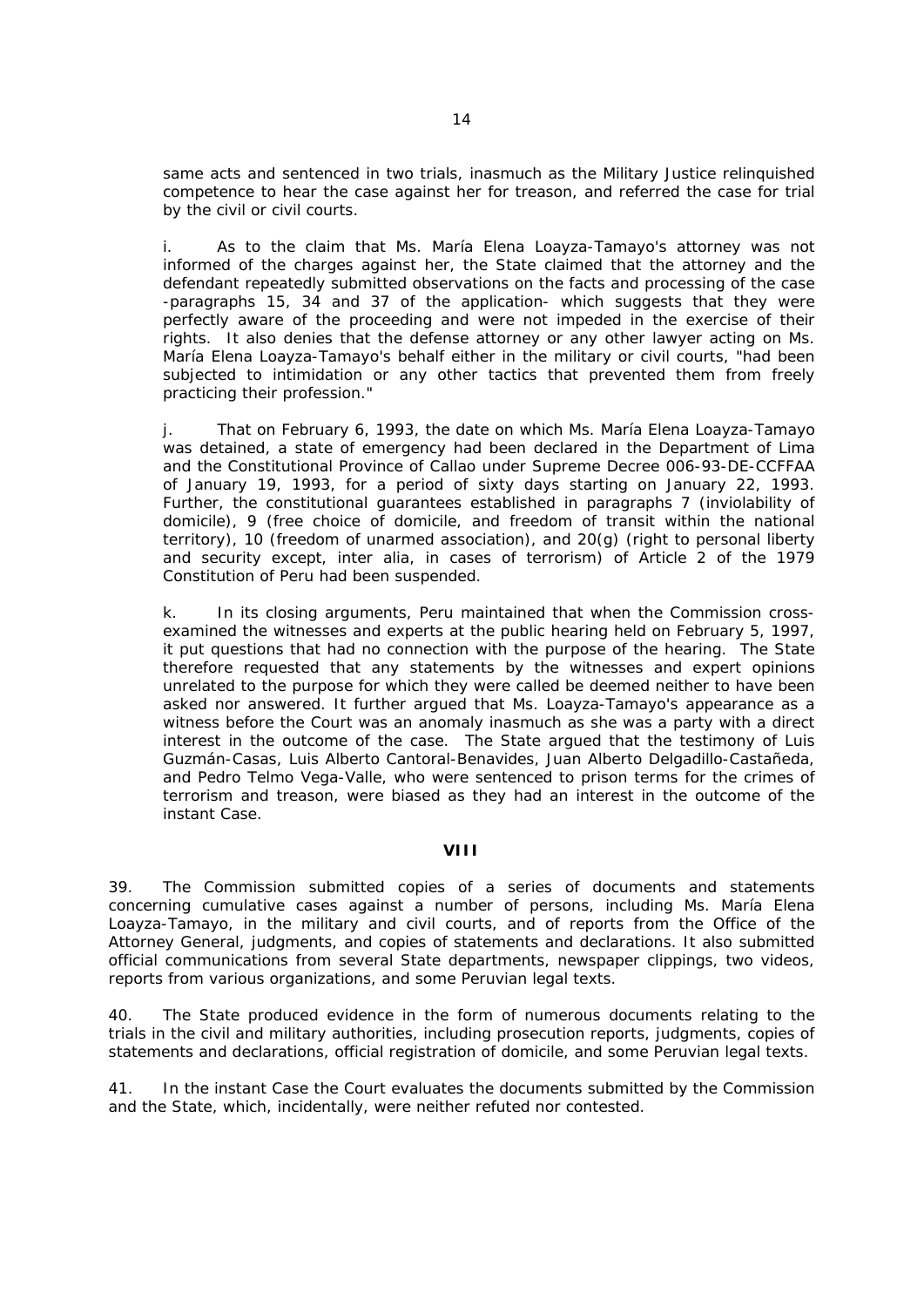42. The State objected to certain witnesses called by the Commission, for the reasons set forth in this Judgment (*supra,* para. 13), and the Court reserved the right to evaluate at a later date the statements given at this stage of the proceeding, that is, when it came to render its Judgment on the merits. The Court observes that the criteria for evaluating evidence in an international human rights tribunal are endowed with special characteristics. This Court is not a criminal court; the grounds for objecting to witnesses do not operate in the same way, so that the investigation into a State's international liability for human rights violations bestows on the Court greater latitude to use logic and experience in its evaluation of oral testimony. It should be noted, in this particular, that the Court has found that

under the American Convention on Human Rights, it is contradictory to deny a witness *a priori* -on the ground that he has been prosecuted or even convicted in the domestic courts- the opportunity to testify on facts in a case submitted to the Court, even if that case refers to matters that affect him (*Velásquez Rodríguez Case.* Judgment of July 29, 1988. Series C No. 4, para. 145).

43. The Court's evaluation of the evidence contained in the statements of the witnesses challenged by Peru is as follows. The Court considers that the statement given by Ms. María Elena Loayza-Tamayo, as the alleged victim in this case with a possible direct interest, should be evaluated in the context of the evidence as a whole. The Court admits the other statements only in so far as they relate to the purpose of the investigation proposed by the Commission, and the expert opinions as they relate to national or comparative law, without reference to the specific case.

44. In evaluating the evidence, the Court takes cognizance of the State's observations on terrorism, which leads to an escalation of violence to the detriment of human rights. However, the Court cautions that exceptional circumstances cannot be invoked in order to undermine human rights. None of the provisions of the American Convention may be interpreted in such a way as to allow States Parties or any group or person to suppress the enjoyment or exercise of recognized rights or to restrict them to a greater extent than is provided therein (Article 29(2). The origin of this precept is to be found as far back as the 1948 Universal Declaration of Human Rights (Article 30).

#### **IX**

45. The view of the Court is that the statements and expert opinions received on Peruvian territory and at the seat of the Court were as follows:

## a. *Testimony of Juan Alberto Delgadillo-Castañeda*

Juan Alberto Delgadillo-Castañeda, convicted in Peru on a charge of terrorism, testified as follows: he was accused of belonging to the "Shining Path", the Communist Party of Peru; he was arrested at his home, taken to DINCOTE where he was blindfolded, beaten, interrogated and threatened; he was later taken to an unknown beach together with Ms. Loayza and another detainee by the name of Delaine; they were questioned, tortured, and physically assaulted; with his hands tied behind his back, he was placed head-first into the water. He was held incommunicado during his detention; 21 days after he was detained, he was exhibited to the press wearing "prison stripes", together with seven men and seven women; he was assigned a court-appointed counsel, who wore an uniform and Balaclava helmet; he was not allowed to appoint an attorney of his choosing, and he was taken before the military courts where the trial lasted three days at the Army Veterinary Hospital; he was acquitted during the oral proceedings before the military court of appeal. His second trial, in the civil court system, was held at the office of the Director of the Penitentiary in Ica, Cachiche. In the military courts he was forced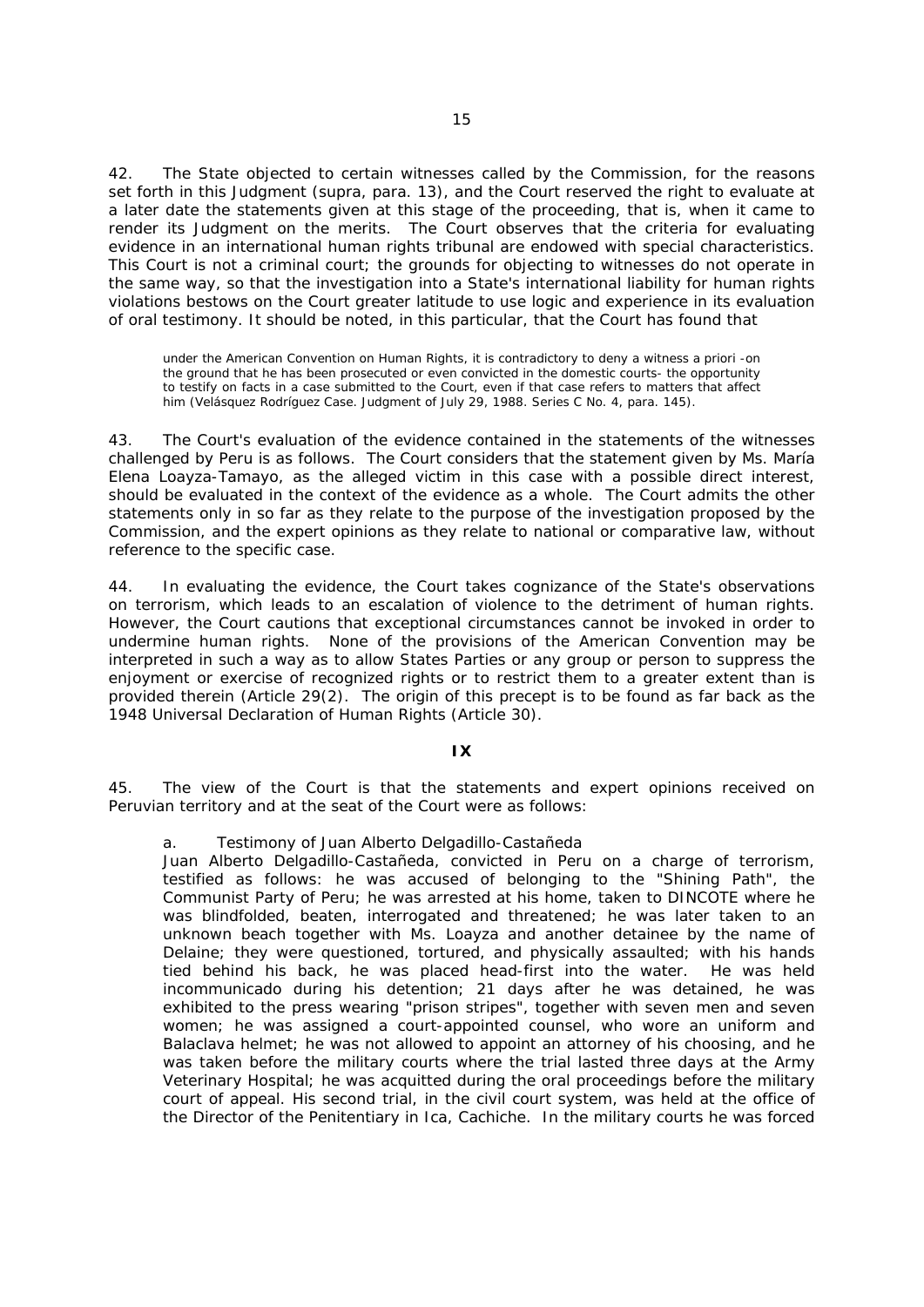to corroborate the statement he had made to the police; he was blindfolded and beaten. With regard to the prison regime, he testified that they are locked up for twenty-three and a half hours; they receive visits once a month for half an hour; the medical service is irregular; they perform small tasks in prison. He knew María Elena Loayza-Tamayo because they had spent 20 days in detention together.

## b. *Testimony of Luis Guzmán-Casas*

Luis Guzmán-Casas, convicted of treason in Peru, testified that he was charged with terrorism; he was sentenced to 25 years in prison by the military courts; he was detained on January 6, 1993, without being shown an arrest warrant; no representative of the Attorney General was present, only three policemen, who said that they belonged to DINCOTE but showed no identification; they blindfolded him and took him to DINCOTE, where he was held in a dark cell for approximately 29 days; he was unable to speak to a Prosecutor because none was present; approximately twelve days after he arrived at the police establishment he was seen by a doctor, who merely asked him how he came to have bruises; he was neither allowed to communicate with his family, nor was he informed of his right to an attorney; when they interrogated him he was blindfolded and bound and no lawyer was present; after one or two days he was brought a paper which he refused to sign; when he asked for an attorney, he was beaten and transferred to another cell in which he was kept in isolation, blindfolded and bound; that night he was taken with a man and a woman to the beach, where he was undressed, beaten, tortured, wrapped in a cloth and placed in the sea; that same day they were torturing a woman by the name of María, whom he did not know; he heard the policemen say that she had been raped, but he did not see anything; he was acquitted on August 11 of the same year and released on August 25, 1993; on September 12 or 13 he was again apprehended, and tried in the military courts, where he was convicted; he receives visits once a month; he is allowed to write to his family, but the letters are censored by the warden of the block; he has asked for his sentence to be commuted; he demanded that an attorney be present when he was questioned at DINCOTE; in the military court he refused to be represented by the court-appointed attorney assigned to him, who was dressed in military uniform; he did not take advantage of the Repentance Law.

## c. *Testimony of Luis Alberto Cantoral-Benavides*

Luis Alberto Cantoral-Benavides, convicted in Peru for the crime of treason, testified that he was arbitrarily detained on February 6, 1993, by members of DINCOTE; the person they were seeking was his brother, who had been denounced by a repentant terrorist by the name of Angélica Torres; at the time of his detention and when he signed the act of seizure he was told that a prosecutor was present, but no one presented himself in that capacity; there he was beaten; he did not sign the paper presented to him by a member of DINCOTE, in which he was accused of treason; after he was detained, they went to Ms. Loayza-Tamayo's home which was pointed out to them by Angélica Torres, who identified Ms. María Elena Loayza-Tamayo at the time of her detention; they apprehended her and took them all to DINCOTE, where they were blindfolded and tied up in a large room; he remained in detention for almost one month until March 4 or 5; he was kept bound and handcuffed; during questioning they were tortured and subjected to physical and psychological abuse; he was taken to the beach where he was undressed, wrapped in a cloth and placed head-first in the water; they threw him onto the sand and twisted his arm, whereupon he fainted; his brother was also taken to the beach and tortured, and told him that Ms. Loayza-Tamayo has also been taken to the beach; during the oral proceeding in the civil courts Ms. Loayza-Tamayo said that she had been taken to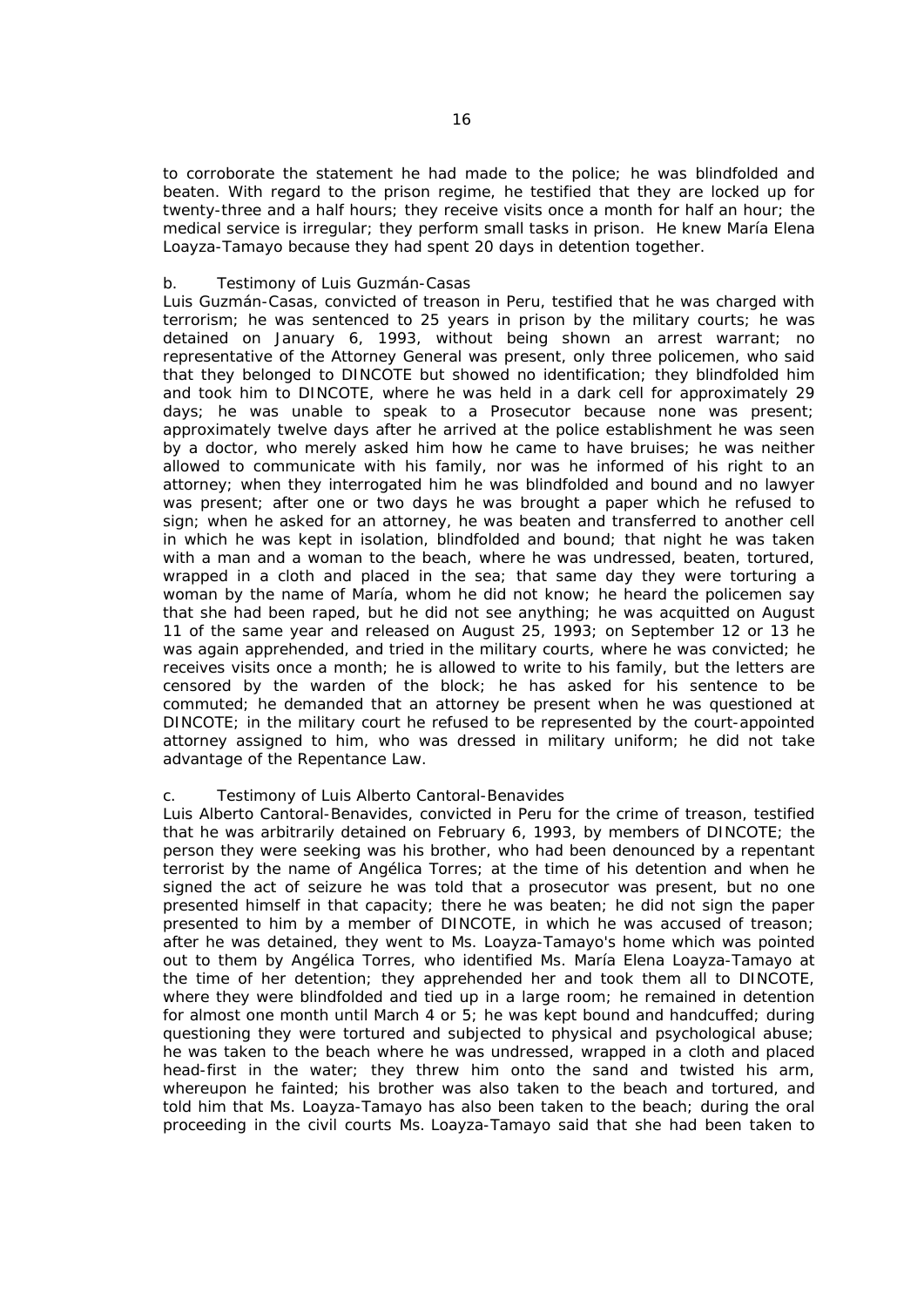the beach and tortured; the policemen who arrested him were wearing civilian clothes, as was the prosecutor; the arrest had been led by Captain Zárate, and he could hear that he was one of the persons who took him to the beach; he was held incommunicado, and was presented to the press wearing "prison stripes". He testified that he was brought before the military courts and that his pretrial statement was taken at the Navy Veterinary Hospital; the attorneys did not appear because they had not been notified; the persons there always wore Balaclava helmets, hoods and spectacles, were armed with "FALS", and wore military uniform; one of their number was supposedly a court-appointed attorney in uniform; he was acquitted by the military courts of first, second and third instances, which ordered his release; his attorneys had been Dr. Iván Bazán and Dr. Víctor Alvarez; his release was ordered but never effected; his attorney filed a petition of habeas corpus which was twice rejected; he was then prosecuted in the civil court; he was examined by a police doctor before he was tortured, but was not examined afterwards; he did not have an attorney present when he appeared before the police, in the military court, or in the civil court; his attorney was present at the military court of second instance; Dr. Washington Durand was only present when he gave his statement to the police, but was not allowed to confer with him; in the first military court he was represented by a court-appointed attorney.

### d. *Testimony of Pedro Telmo Vega-Valle*

Pedro Telmo Vega-Valle, convicted in Peru for the crime of treason, testified that he was detained by members of DINCOTE on January 9, 1993, at his home for his purported links to the terrorist organization "Shining Path"; no representative of the Office of the Attorney General was present; he was then taken blindfolded to DINCOTE, where he was held for 27 days; he was made to sign an act of seizure; he was interrogated and taken to the beach with three other persons; once on the beach, he was undressed on the orders of an officer in charge, and, still blindfolded, was thrown onto the sand, forced to lie on a cloth, abused, wrapped in a cloth, and submerged face-up in the water; he was beaten and lost consciousness; he was taken before the Naval Military Tribunal; his attorney was present when his statement was taken, but when they spoke there was an official nearby; he was represented by the same attorney up to the time he was acquitted by the Special Tribunal of the Supreme Council of Military Justice and released; he was subsequently rearrested on the same charge; he had never met Ms. Loayza-Tamayo, as she was detained after he was; in Cachiche they were beaten with an electrically charged rod and abused; they complained of this treatment to the Red Cross, but when this was discovered, they were terrorized by the police; they were only allowed visits on the third Tuesday of every month; during the first week of August, he learned that his wife had filed a complaint with the Attorney General and the Prosecutor of Ica on the ground that he had been abused, beaten and tortured; the Attorney General told him that this was normal practice, and that it was the initiation meted out to all new inmates at all prisons.

#### e. *Testimony of María Elena Loayza-Tamayo*

María Elena Loayza-Tamayo testified that she was accused by a repentant terrorist and arrested on February 6, 1993, at a property she was having built; she did not live in that building, but usually resided elsewhere with her parents, sisters and children; the policemen, one of whom presented himself as Captain Zárate, came in search of a manila envelope and informed her that she was being arrested on the accusation of a repentant terrorist; she was put in a car blindfolded and presented with an act of seizure which she refused to sign; a prosecutor was present and she was taken to DINCOTE, where she was bound, blindfolded, beaten and abused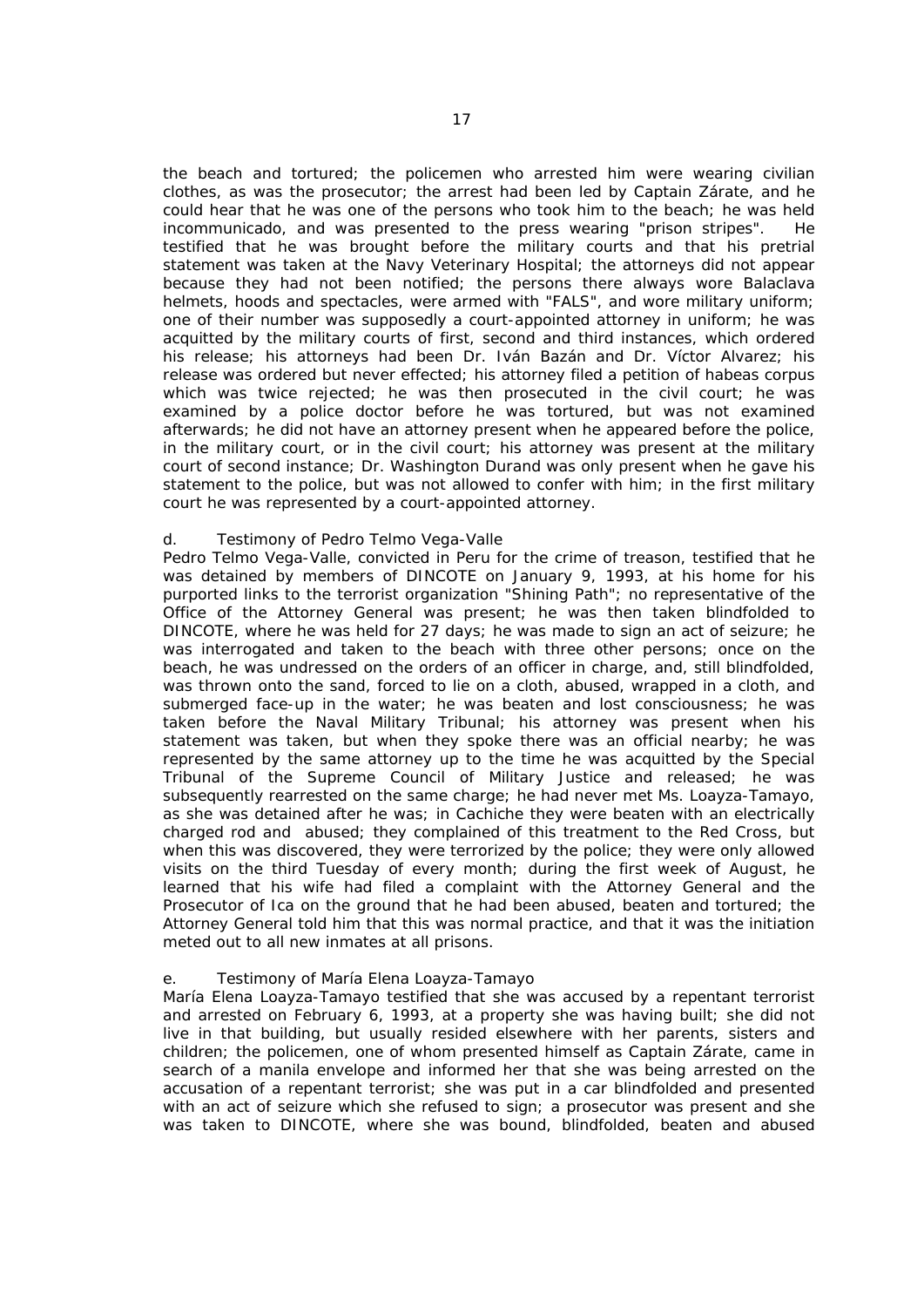throughout the day; she was interrogated by Captain Zárate; the police bound her hands and touched her all over her body; they abused her and beat her; they took her to the beach together with other detainees; she was blindfolded and bound; she was beaten, undressed, and raped through the vagina and rectum, and plunged in the sea; she thought that she fainted; the policemen continued to beat her on the way to DINCOTE; every day she was abused and fondled; she saw her sister after fifteen days, but was unable to speak to her; Captain Zárate was present when she was interrogated on February 15; a statement was taken from her, in which she denied that she belonged to any subversive group; Captain Zárate was also in charge of the squad that arrested her and took her to the beach; she remained at the police station from February 6 to 26, and was always kept handcuffed and blindfolded; there were several persons there, and they slept on the floor; on March 3, 1993, she was taken to the establishment where she was currently held; she had initially been detained at DINCOTE; she thought she had also been at the Military Veterinary Hospital; the atmosphere there was like a prison, and they slept on the floor; the military interrogation had taken place there; she refused to cooperate in the initial interrogation on the ground that her attorney was not present; on the second day the military prosecutors continued to question her; she was assigned a court-appointed attorney, and the Judge and the Naval Military Prosecutor were also present; she was harassed and tortured, and threatened with the death of her sister and daughter to force her to make a pretrial statement to ensure her family's safety; she was transferred to the prison; the interrogation lasted about three days; she was acquitted by the court of first instance; she never enjoyed the right to legal counsel or to have her attorney present; when she was tried in the civil courts she was in detention at Chorrillos Women's Maximum Security Prison; there the inmates lived in blocks, there was no isolation cell, and all the cells were the same; after she had been taken to the beach she was examined by a doctor and told him that her arms were bruised; the only person present for her pretrial statement at DINCOTE was Captain Zárate, but the prosecutor was not present; when she made her pretrial statement before the Special Naval Court the persons there were wearing hoods, and neither Captain Zárate nor her attorney attended; the attorneys who represented her were Dr. Carolina Loayza-Tamayo and Dr. Nicolás de Piérola.

#### f. *Testimony of Víctor Alvarez-Pérez*

Víctor Alvarez-Pérez, defense attorney for witness Mr. Cantoral-Benavides, testified that he felt fear in his professional task as the attorney for a co-defendant in the case against María Elena Loayza-Tamayo; one reason was that the crime of collaboration in terrorism was governed by law and he could be charged with that crime or the crime of activities against the public administration; a number of lawyers had been prosecuted on charges of terrorism; another reason for his fear was that he had been investigated along with other lawyers, having appeared on a secret list of persons allegedly suspected of unlawful practice of the profession, comprising for the most part lawyers who were human rights activists, including Carolina Loayza. He testified that he had received several threats. The police arbitrarily and unlawfully decided in which courts a detainee should be tried, without the legal authority to do so; counter-insurgency legislation extended the military jurisdiction to civil proceedings. He declared that the military proceeding was irregular and the military judges faceless, wearing hoods and military uniforms; they had no legal training, and could not be recused. The military hearing took place in a barracks on the Las Palmas military base, and was only one phase of the judicial investigation, which was followed by an appeal to the Special Naval Court Martial, which reviewed the judgment of the court, thence to the Special Military Supreme Council also for review of the judgment; any representations had to be made within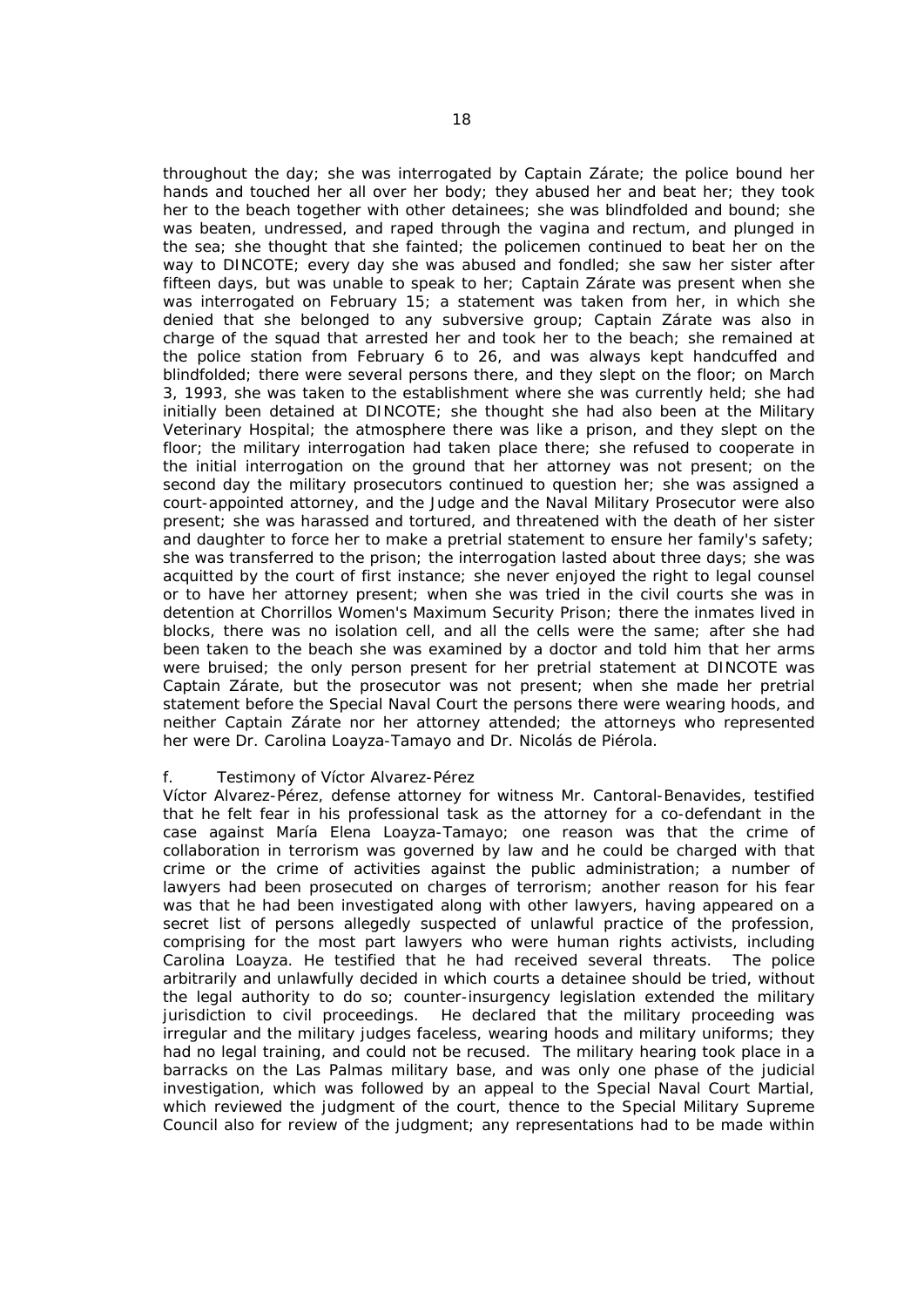ten days of being bound over for trial, before a court of faceless military judges. The law did not allow persons who took part in arrests to testify, and the only evidence permitted were documents attesting to the person's honor. Arrests of persons accused of terrorism were carried out with great violence by policemen, and a prosecutor who played virtually no role because he did not identify himself as such and did nothing to ensure that the detainee's rights were respected; nor were the detainees informed of the charges against them or the guarantees to which they were entitled. Habeas corpus was prohibited in cases of terrorism. He went on to say that María Elena Loayza-Tamayo had been detained on the accusation of a repentant terrorist, whom no one had ever been able to question; Ms. Loayza was accused of being a "Shining Path" leader code-named "Rita"; a curious fact is that more than one "comadre Rita" subsequently appeared in other case files, which was contradictory inasmuch as the aliases of the leaders were never the same; the only evidence against them was that they were, often falsely, denounced by repentant terrorists, so that the accusers could reap the benefits of the *Ley de Arrepentimiento*  (Law Repentant), including that of keeping the repentant's identity secret, thus restricting the defendant's right of defense. He further testified that the detainees were held incommunicado, and that María Elena Loayza-Tamayo was tortured and raped; many persons had been taken to the beach to be tortured by drunken policemen; what is more, the detainees did not report their torture because they were afraid, and because of the possibility of availing themselves of the Amnesty Law; the crime of torture was not codified in Peruvian legislation; the only complaint that could be brought was that of injury or abuse of authority. He said that the defense had been obstructed, inasmuch as access to the case file needed to be sought in writing; only 15 minutes were allowed for a meeting with the defendant and those meetings never took place in private. María Elena Loayza-Tamayo was acquitted of the crime of treason, but was never released; she had been brought before the civil courts, where she was subjected to a second trial for the same acts, and convicted after she had been acquitted by the military court. In the civil court the judges sat behind a dark glass and were not visible, and their voices were distorted; they could not be recused because this was not permitted by Peruvian legislation and because the identity of the judges was unknown. The normal procedure comprised a pretrial phase, after which the judge and the prosecutor handed down a decision which was then referred to the Criminal Chamber of the Supreme Court, where the oral proceeding took place; in that court neither the judge nor the prosecutor wore hoods. In conclusion, the witness told the Court that a state of emergency had existed in Peru since the upsurge of political violence, but that a group of basic rights were still protected; however, the counter-insurgency legislation did not permit petitions of habeas corpus during a state of emergency.

#### g. *Testimony of Iván Arturo Bazán-Chacón*

Iván Bazán-Chacón, defense attorney for witness Pedro Telmo Vega-Valle, testified that in 1992 a political process had taken place in Peru; it was known as the National Reconstruction Process, and in it President Alberto Fujimori had dissolved Congress, reorganized the Judiciary and the Ministry of the Interior, dissolved the Tribunal of Constitutional Guarantees and the National Council of the Judiciary, and initiated a period of emission of legislation by means of decree-laws, on account of the grave political and social problem caused by the escalation of the violence and the destruction inflicted by subversive elements; the list of crimes was expanded to include the new crime of treason; the military jurisdiction was also expanded and authorized to prosecute civilians on charges of treason, imposing restrictions on the right of defense, and keeping secret the identity of the military judges and the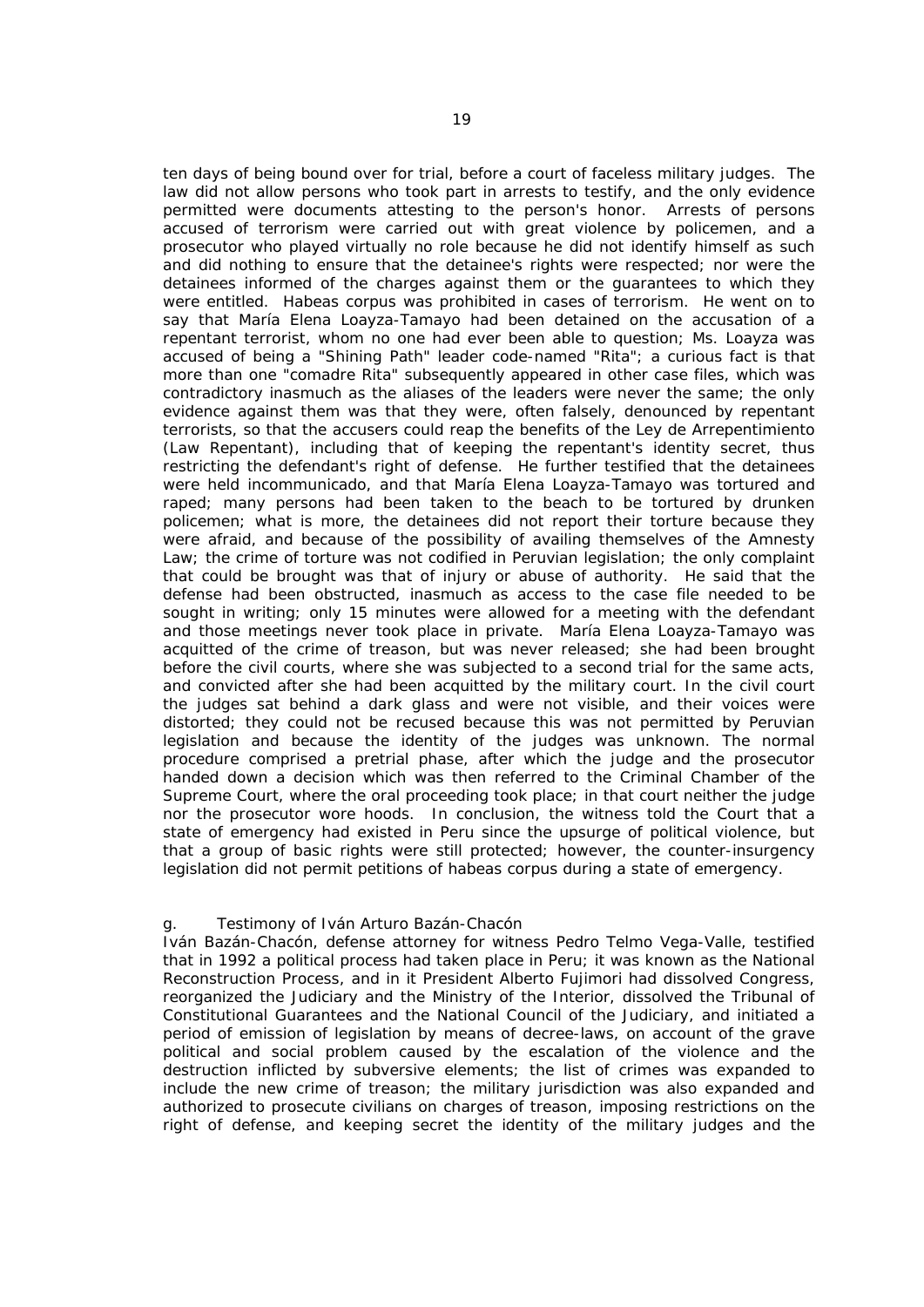prosecutors and clerks of the Superior Tribunals of the civil court system. Regarding the right of defense, he explained that persons investigated or prosecuted on a charge of terrorism or treason were labeled, and that this also extended to their attorneys. He reported that in 1993, several lawyers had been prosecuted and that in the early months of that year Decree-Law  $N^{\circ}$  25.475 (crime of terrorism) was enacted and prohibited a lawyer from defending more than one person on trial on a charge of terrorism. He further testified that access to the case files had to be applied for in writing and was subject to a notified decision; in the case of his client, Mr. Pedro Telmo Vega, the case file consisted of nine volumes, and he was granted only seven hours in which to examine it, so that he could hardly apprise himself of all the judicial proceedings. The witness testified that Decree-Law  $N^{\circ}$  25.475 (crime of terrorism) stipulates that a person convicted of that crime must spend one year in continuous solitary confinement, which involved receiving no visits from his relatives and not being allowed to confer with his attorneys. He said that Ms. Loayza-Tamayo had the right to be visited by her attorney once a week for a limited time; Ms. Loayza-Tamayo received a visit from her defense attorney once a week on Tuesdays; contact was made using a booth, and lasted fifteen minutes; any communication the attorney wished to deliver had first to be censored by the person in charge; detainees had no access to newspapers or magazines; visits -only allowed to close relatives- were permitted once a month and lasted thirty minutes. Ms. Loayza-Tamayo has two sons and the regime of visits for minors was thirty minutes every three months, which meant that she could only see them for a total of two hours each year. The witness testified that these visits were all made without any physical contact. He did not enjoy full guarantees to act, and that although he had not himself been directly harassed or intimidated, his colleagues had been, some having even been prosecuted on charges of terrorism. He hoped that nothing would happen to him on his return to the country. He knew that persons detained in connection with the Loayza Tamayo case had been tortured; they apparently received no medical care since the forensic doctor performed only a very superficial examination; he knew of no case in which members of the security forces accused of torturing detainees had been punished or investigated. He said that in Peru there was no autonomous codification of the crime of torture, and that complaints could only be filed for injuries and abuse of authority. He referred to the enactment in 1995 of the Amnesty Law which allowed them to go unpunished, inasmuch as it ordered the discontinuance of all judicial proceedings and administrative or legal investigations of events connected with the fight against subversion. On the topic of Ms. Loayza-Tamayo's incarceration, the witness testified that she was transferred from Block A to Block C, where she was subjected to a regime in which those indicted on charges of terrorism were obliged to remain in their cells for twenty-three and a half hours and were only allowed into the courtyard for half an hour, unlike the regime in Block A, where there was greater flexibility and some tasks could be performed. He said that statistics disseminated by the Special Tribunal of the Supreme Council of Military Justice on trials for the crime of terrorism showed that acquittals since 1992 accounted for three percent; he knew of cases in which innocent persons had been convicted; Ms. Loayza-Tamayo was acquitted by the military court but was not released, and was later convicted in the civil courts for the same facts of which the military court had acquitted her. He said that in the military proceeding an appeal could be filed against a conviction by the military examining magistrate with the Military Court Martial, and later with the Special Tribunal of the Supreme Court of Military Justice, which was the court of last instance. The judicial investigation in the civil court system did not culminate in any jurisdictional decision; it was followed by the oral proceeding in which a special faceless chamber rendered a judgment, which could be examined by the Supreme Court of Justice through an equally faceless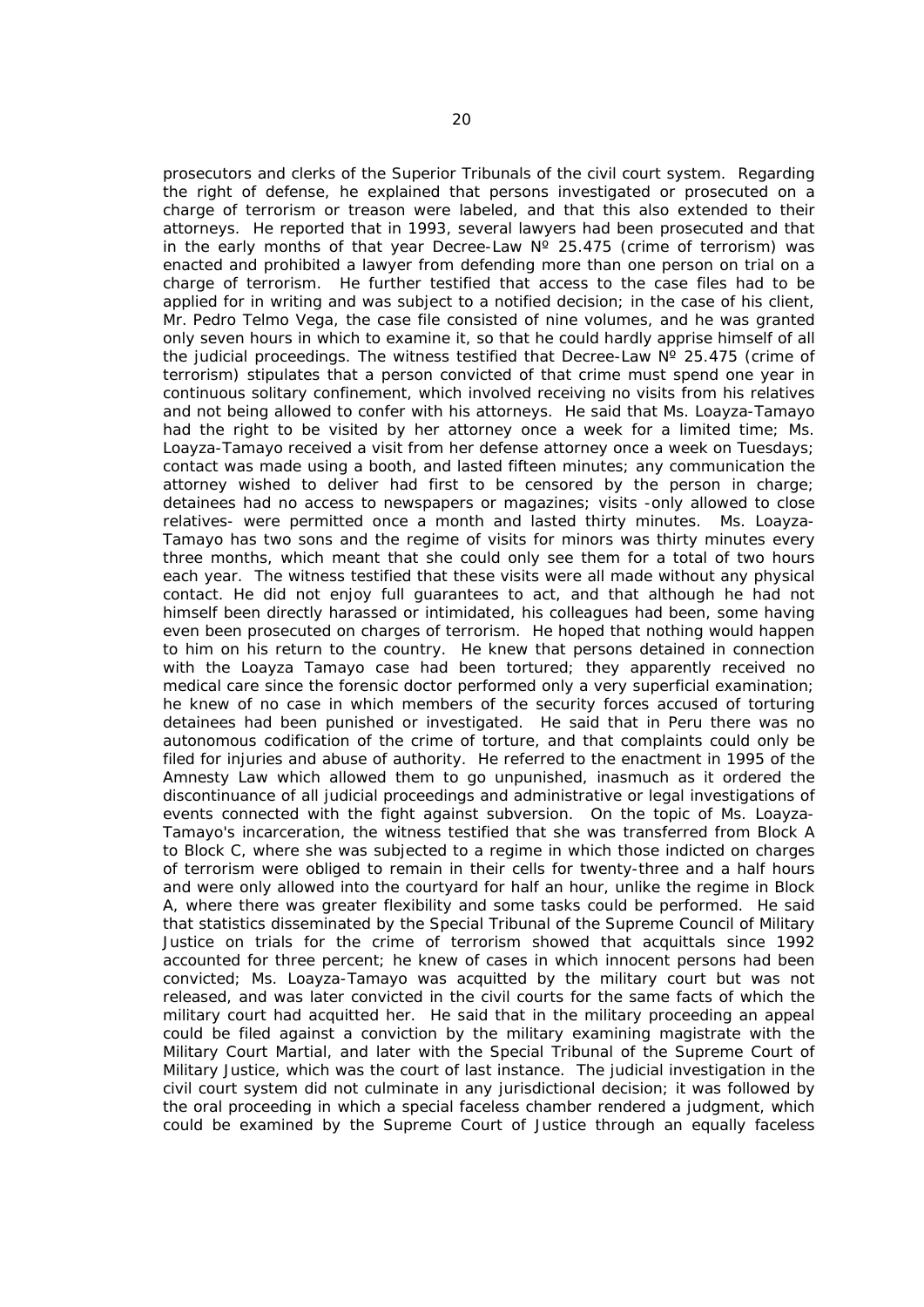Special court.

## h. *Expert report of Hector Faúndez-Ledezma*

Expert and university professor Hector Faúndez Ledezma referred to the right to personal liberty, the ways in which arrests were made and their arbitrariness. He explained the general conditions and principles on which a fair trial were based, mentioning the principle of *non bis in idem* and the content of Article 27 of the Convention.

#### i. *Expert opinion of Julio Maier*

Expert and university professor Julio Maier referred to the principle of *non bis in idem*, to the principle of innocence, the statement of the accused as a means of defense, and to the broad interpretation that could be given to the American Convention.

### j. *Expert opinion of León Carlos Arslanian*

Expert León Carlos Arslanian, who was a member of the Commission of International Jurists on the Administration of Justice in Peru in 1993, referred to the harassment, tactics of intimidation and threats used by the Intelligence Bureau of the Ministry of the Interior of Peru against attorneys defending the human rights of persons accused of terrorism. He said that, studying Peruvian legislation with other experts and comparing it to international rules, he had encountered contradictions. As an example, he cited the fact that a number of decrees described treason and terrorism in identical terms, making for uncertainty as to which law was to be applied, and making for arbitrariness.

# **X**

## 46. The Court deems the following facts to have been proven:

a. That on February 6, 1993, Ms. María Elena Loayza-Tamayo was detained by members of DINCOTE at a property she owned on Mitobamba Street, Block D, Lot 18, Los Naranjos Estate, Los Olivos District, Lima, Peru (cf. 1994 Report of the Task Force of the Government of Peru; Expanded Police Report Nº 049-DIVICOTE 3- DINCOTE of February 25, 1993; DINCOTE notification of detention of María Elena Loayza-Tamayo on February 6, 1993; Report N° 176-93-DEGPNP-EMP-EMG/DIPANDH; María Elena Loayza-Tamayo's statement to DINCOTE of February 15, 1993; testimony of María Elena Loayza-Tamayo of December 12, 1996, and that of Luis Alberto Cantoral-Benavides of December 11, 1996).

b. That when María Elena Loayza-Tamayo was detained, there existed in the Department of Lima and in the Constitutional Province of Callao a state of emergency and suspension of the quarantees provided in Article  $2(7)$ ,  $(9)$ ,  $(10)$ , and  $(20)(q)$  of the Peruvian Constitution in force at that time (cf. 1979 Political Constitution of Peru, and Supreme Emergency Decree N° 006-93-DE-CCFFAA of January 19, 1993; and answer to the application).

c. That from February 6 to 26, 1993, Ms. María Elena Loayza-Tamayo was held in administrative detention at DINCOTE, and was held incommunicado from February 6 to 15 (cf. 1994 Report of the Task Force of the Government of Peru; Expanded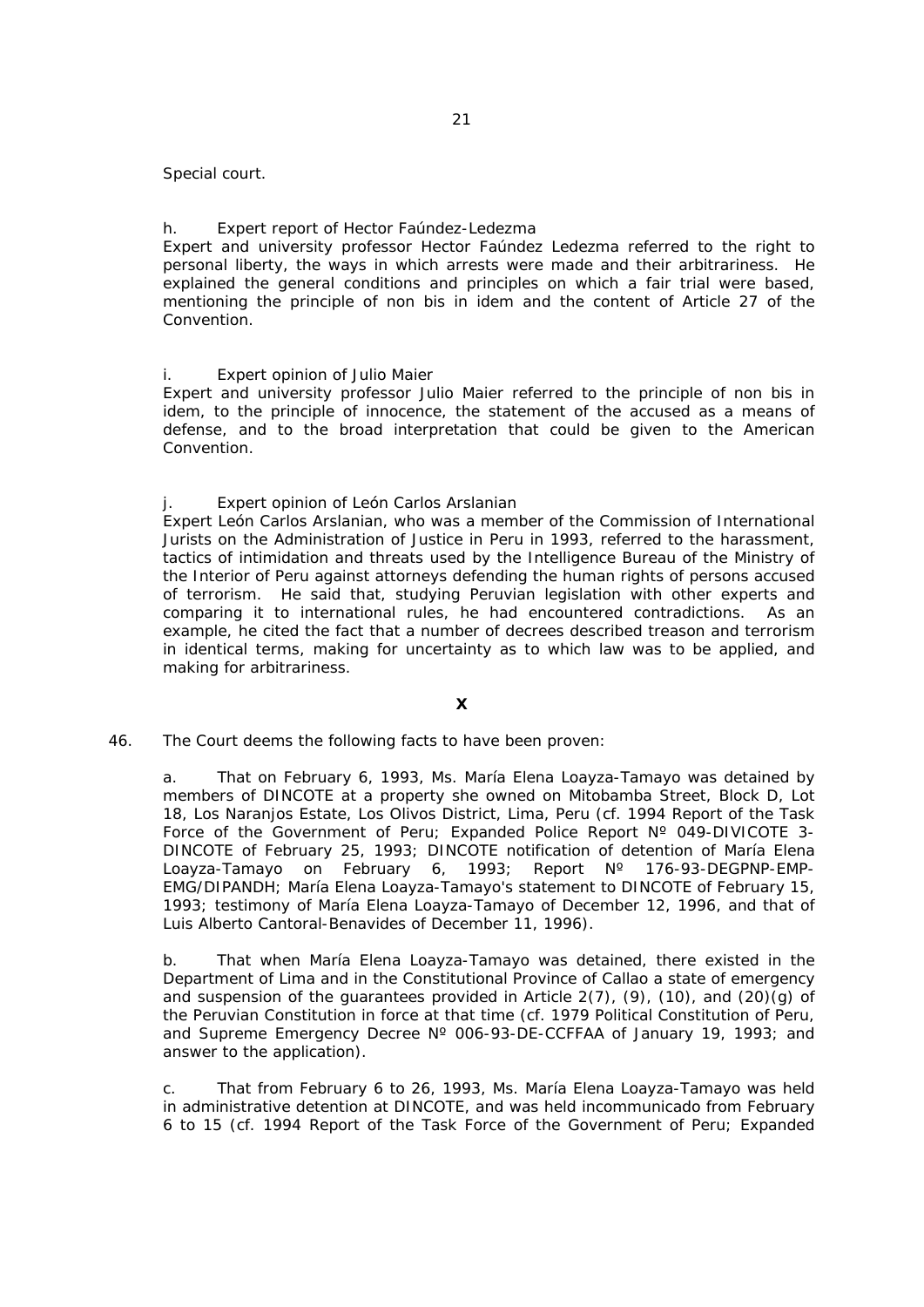Police Report Nº 049-DIVICOTE 3-DINCOTE of February 25, 1993; statement of María Elena Loayza-Tamayo of February 15, 1993, to DINCOTE; testimony of Juan Alberto Delgadillo-Castañeda, Luis Guzmán-Casas, and Luis Alberto Cantoral-Benavides of December 11, 1996; testimony of María Elena Loayza-Tamayo of December 12, 1996; testimony of Víctor Alvarez-Pérez of February 5, 1997, and expert opinion of León Carlos Arslanian of February 5, 1997; application; answer to the application); she was unable to exercise her right to file an action for the safeguard of her personal liberty, or to question the lawfulness or arbitrariness of her arrest (cf. Decree-Laws  $N^{\circ}$  25.475 (crime of terrorism), and  $N^{\circ}$  25.659 (crime of treason)).

d. That Ms. María Elena Loayza-Tamayo, together with other persons, was exhibited publicly through the media wearing "prison stripes", and introduced as a terrorist, although she had been neither tried nor convicted (cf. Article in the daily newspaper "La República" of Lima, Peru, entitled, *"Fourteen Senderistas who killed eight soldiers and dynamited two police stations are apprehended*," of February 27, 1993, and videotape produced as evidence by the Commission).

e. That Ms. María Elena Loayza-Tamayo was not allowed to communicate with her family while she was held incommunicado at DINCOTE, and during that period she was examined by a doctor, who diagnosed ecchymosis (cf. Testimony of María Elena Loayza-Tamayo of December 12, 1996; copy of detailed medical certificate Nº 5323-L of February 8, 1993; official communication Nº 3623-94 MP-FN of November 19, 1994, and official communication Nº 3064-94 MP-FN of November 8, 1994).

f. That Ms. María Elena Loayza-Tamayo was tried -together with other defendants in a cumulative trial- for the crime of treason in the military courts; that on February 25, 1993, Police File Nº 049-DIVICOTE 3-DINCOTE was opened for that crime; that she was subsequently brought for trial before the Special Naval Court and, by decision of that Court, was released, was held at the Army Veterinary Hospital from February 27 to March 3, 1993; on March 5, 1993 she was acquitted by the Special Naval Court; on April 2, 1993, she was convicted by the Special Naval Court Martial; on August 11, 1993, she was acquitted of the crime of treason by the Special Tribunal of the Supreme Council of Military Justice, and on September 24, 1993, the Full Chamber of the Special Supreme Military Tribunal upheld Ms. María Elena Loayza-Tamayo's acquittal; that the proceedings were summary (cf. Police Report Nº 049-DIVICOTE 3-DINCOTE of February 25, 1993; judgment of March 5, 1993, of the Special Naval Court, judgment of April 2, 1993 of the Special Naval Court Martial; judgment of August 11, 1993, of the Special Tribunal of the Supreme Council of Military Justice; and judgment of September 24, 1993, of the Full Chamber of the Special Supreme Military Tribunal).

g. That Ms. Loayza-Tamayo remained in detention from September 24, 1993, the date on which the Full Chamber of the Special Military Tribunal upheld her acquittal, until October 8 of that year, when she was bound over for trial in the civil courts (cf. judgment of September 24, 1993, of the Full Chamber of the Special Supreme Military Tribunal; ruling of the Forty-third Criminal Court of Lima of October 8, 1993, a closing for trial; testimony of María Elena Loayza-Tamayo of December 12, 1996; brief containing the Commission's application; brief containing the State's answer to the application; brief of closing arguments of the Commission, and the 1994 Report of the Task Force of the Government of Peru).

h. That Ms. María Elena Loayza-Tamayo was later tried in the civil court system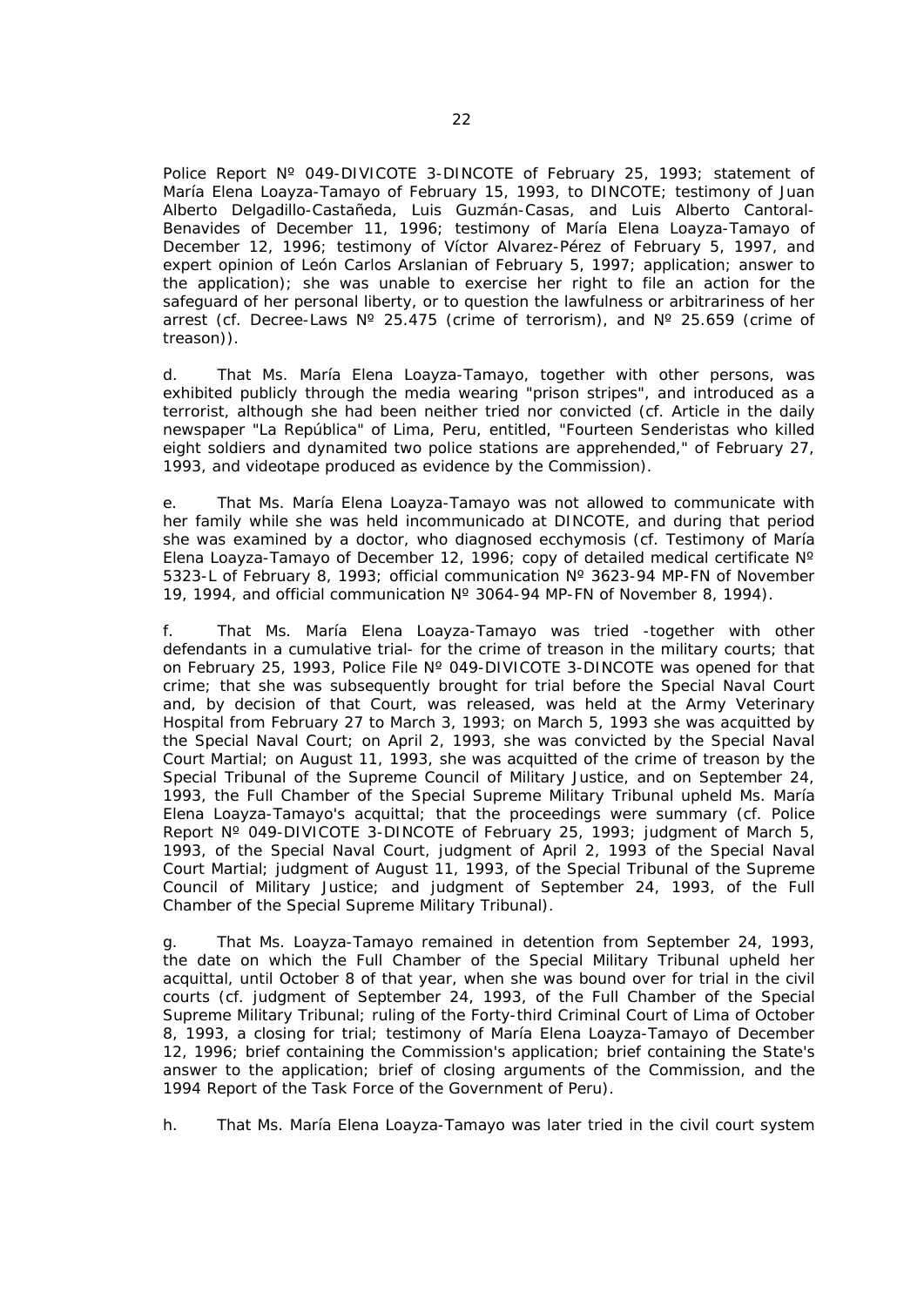for the crime of terrorism; that on October 8, 1993, the Forty-third Criminal Court of Lima initiated the proceedings; that on October 10, 1994, the faceless Special Tribunal of the civil court system sentenced her to twenty years in prison, and on October 6, 1995, the Supreme Court of Justice upheld that sentence (cf. Order of the Forty-third Criminal Court of Lima of October 8, 1993; judgment of October 10, 1994, of the faceless Special Tribunal of the civil court system, and judgment of October 6, 1995, of the Supreme Court of Justice).

i. That military justice is also meted out to civilians in Peru; that Ms. María Elena Loayza-Tamayo was tried in both the military and the civil court system by "faceless judges"; that it was DINCOTE that classified as unlawful the acts which were used as grounds in both jurisdictions (cf. Decree-Laws N° 25.659 (crime of treason) and Nº 25.475 (crime of terrorism); Police Report Nº 049-DIVICOTE 3-DINCOTE of February 25, 1993, and the 1994 Report of the Task Force of the Government of Peru).

j. That the military court system followed a practice of obstruction of the right of persons accused of treason to be represented by a lawyer of their own choosing (cf. Testimony of Juan Alberto Delgadillo-Castañeda, Luis Guzmán-Casas, and Luis Alberto Cantoral-Benavides of December 11, 1996; of María Elena Loayza-Tamayo of December 12, 1996; of Víctor Alvarez-Pérez of February 5, 1997; and expert opinion of León Carlos Arslanian of February 5, 1997; there was no freedom of choice during the pretrial investigation of Ms. María Elena Loayza-Tamayo in the military courts; that, however, during the trial on the charge of terrorism in the civil courts, she was allowed to be represented by the attorney of her choice; access to the case file was obstructed, as was the right to free and full exercise of her right of defense (cf. Testimony of María Elena Loayza-Tamayo of February 15, 1993; testimony of Víctor Alvarez-Pérez and Iván Arturo Bazán-Chacón of February 5, 1997; expert report of León Carlos Arslanian of February 5, 1997, and Decree-Law N° 25.475 (crime of terrorism)).

k. That Ms. María Elena Loayza-Tamayo has been continuously deprived of her freedom from February 6, 1993, up to the present (cf. Notification of detention of María Elena Loayza-Tamayo of February 6, 1993; statements of María Elena Loayza-Tamayo of December 12, 1996, and of Luis Alberto Cantoral-Benavides of December 11, 1996; Expanded Police Report Nº 049-DIVICOTE 3-DINCOTE; Document No. 2630-DIVICOTE 3-DINCOTE of June 30, 1993, and the 1994 Report of the Task Force of the Government of Peru); that she is still incarcerated in Block "C" of the Chorrillos Women's Maximum Security Prison, where she is housed in a tiny cell, without natural light, is allowed half an hour's sunlight each day, is held in continuing isolation and subjected to highly restrictive regime of visits -even from her children-, which situation was the subject of provisional measures before this Court (cf. Judgment of October 6, 1995, of the Supreme Court of Justice; Decree-Law Nº 25.475 (crime of terrorism); official communication Nº 7-5 M/121 from Peru of April 29, 1996, and Order of September 13, 1996, of the Inter-American Court).

l. That during the period when Ms. María Elena Loayza-Tamayo was detained there was a widespread practice in Peru of cruel, inhuman and degrading treatment during criminal investigations into the crimes of treason and terrorism (cf. Testimony of Juan Alberto Delgadillo-Castañeda, Luis Guzmán-Casas, Luis Alberto Cantoral-Benavides, and Pedro Telmo Vega-Valle of December 11, 1996; of María Elena Loayza-Tamayo of December 12, 1996; of Víctor Alvarez-Pérez and Iván Arturo Bazán-Chacón of February 5, 1997; expert report of León Carlos Arslanian;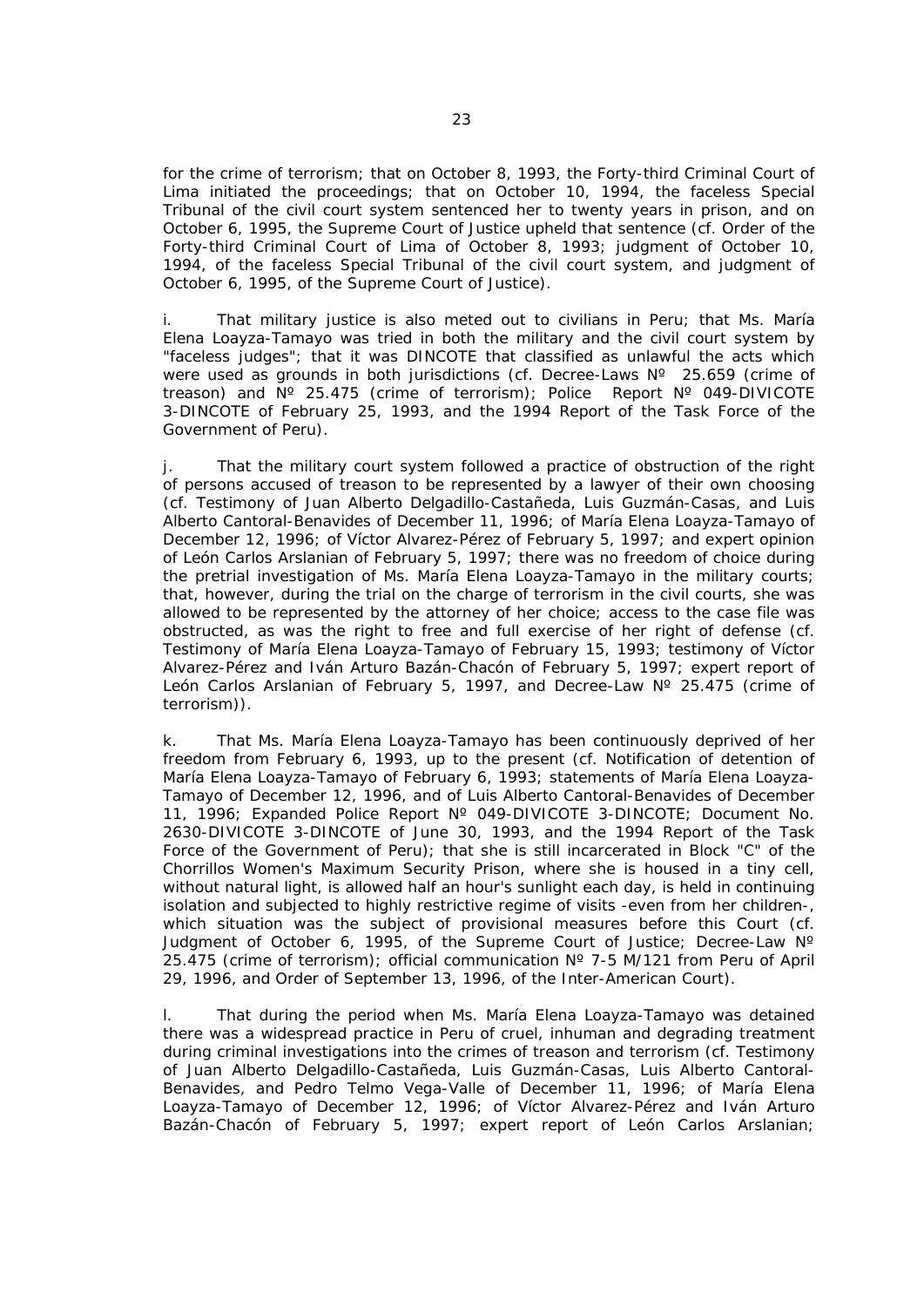newspaper article entitled *"Confesión a Golpes"* ("Beaten into Confession"), and Report of the National Coordinator of Human Rights on the situation of torture in Peru and other cruel, inhuman or degrading treatment, January 1993 to September 1994).

#### **XI**

47. Before considering the arguments adduced by the parties, the Court must dispose of Peru's objection of "*inadmissibility of the application on the ground of non-exhaustion of domestic remedies ...*," in which it considered that the Court had "*improperly arrogated jurisdiction to itself.*"

48. The Court deems that, with that argument, Peru is attempting to reopen, at the current stage of consideration of the merits of the Case, a question of admissibility already ruled on by the Court. It therefore dismisses the argument on grounds of gross impropriety, inasmuch as it deals with a matter already disposed of in the Judgment of January 31, 1996 (*supra,* para. 12), which is final and nonappealable.

## **XII**

49. The Court now turns to the arguments and evidence submitted by the parties, and deems that:

a. The fact that Ms. María Elena Loayza-Tamayo was apprehended on February 6, 1993, by members of DINCOTE at a building located at Mitobamba Street, Block D, Lot 18, Los Naranjos Estate, Los Olivos District, Lima, Peru, is not in dispute, nor is the allegation that she was held incommunicado between February 6 and 15, 1993 (*supra,* para. 46(a) and (c).

b. It is for this Court to determine whether that detention was carried out in conformity with Article 7 of the Convention and, if so, whether the state of emergency and suspension of guarantees imposed in the Department of Lima and the Constitutional Province of Callao as of January 22, 1993, is germane to the instant case.

50. Article 27 of the American Convention governs the suspension of guarantees in time of war, public danger, or other emergency that poses a threat to the independence or security of a State Party, in which eventuality the latter must inform the other States Parties, through the Secretary General of the OAS, "*of the provisions the application of which it has suspended, the reasons that gave rise to the suspension, and the date set for the termination of such suspension.*" While it is true that personal liberty is not expressly included in those rights, the suspension of which is, in any event, not authorized, it is equally true that the Court has found that

writs of habeas corpus and of "amparo" are among those judicial remedies that are essential for the protection of various rights whose derogation is prohibited by Article 27(2) and that serve, moreover, to preserve legality in a democratic society [and that] the Constitution and legal systems of the States Parties that authorize, expressly or by implication, the suspension of the legal remedies of habeas corpus or of "amparo" in emergency situations cannot be deemed to be compatible with the international obligations imposed o these States by the Convention *(Habeas Corpus in Emergency Situations) (Arts. 27(2), 25(1) and 7(6) American Convention on Human Rights*), Advisory Opinion OC-8/87 of January 30, 1987. Series A No. 8, paras. 42 and 43).

...the judicial guarantees essential for the protection of the human rights not subject to derogation, according to Article 27(2) of the Convention, are those to which the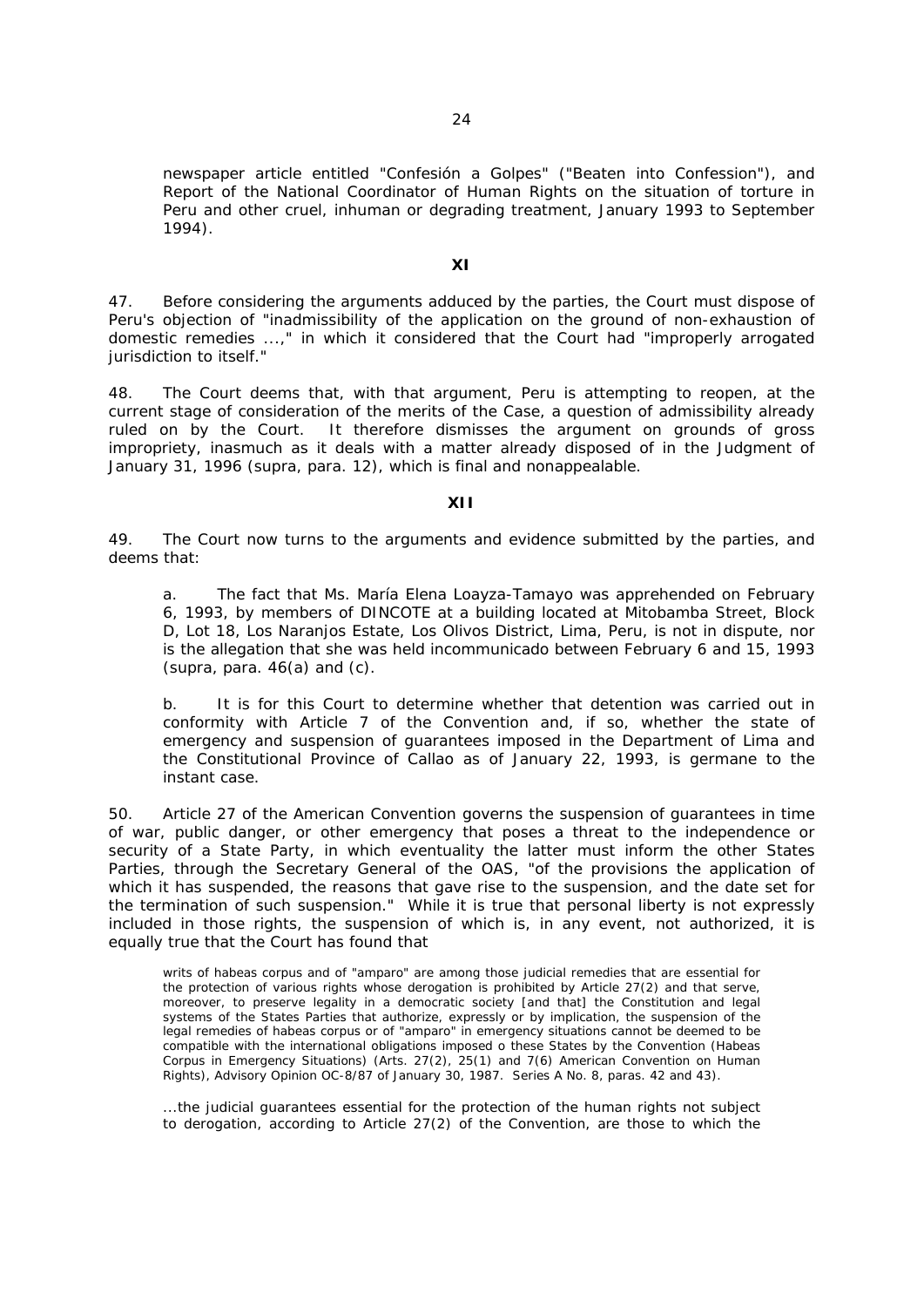Convention expressly refers in Articles 7(6) and 25(1), considered within the framework and the principles of Article 8, and also those necessary to the preservation of the rule of law, even during the state of exception that results from the suspension of guarantees (*Judicial Guarantees in States of Emergency (Arts. 27(2), 25 and 8 American Convention on Human Rights)*, Advisory Opinion OC-9/87 of October 6, 1987. Series A No. 9, para. 38.)

51. Article 6 of Decree-Law N° 25.659 (crime of treason) provides that

[a]t no stage of the police investigation and the criminal proceedings may detainees implicated or prosecuted for the crime of terrorism, and covered by Decree-Law No. 25.474, file Guarantee Remedies, or petitions against the provisions of the present Decree-Law.

The Court notes in its file on the case before it that the police notified Ms. María Elena Loayza-Tamayo on February 6, 1993, that she was being apprehended in connection with "*the crime of terrorism.*"

The State has argued that while Ms. María Elena Loayza-Tamayo lacked access to the remedy of habeas corpus, she could have sought other remedies, which, nonetheless, Peru did not specify.

52. The Court considers that, pursuant to Article 6 of Decree-Law  $N^{\circ}$  25.659 (crime of treason), Ms. María Elena Loayza-Tamayo did not have the right to file a petition for any guarantee to safeguard her personal liberty or challenge the lawfulness of her detention (*supra,* para. 46.c), irrespective of whether guarantees had or had not been suspended.

53. While Ms. María Elena Loayza-Tamayo was held incommunicado and during her subsequent trial, she was unable to avail herself of guarantee remedies, which, in the view of this Court, may not be suspended.

54. With all the more reason, this Court deems it unlawful that Ms. María Elena Loayza-Tamayo was kept in detention after the final judgment handed down by the military court on September 24, 1993, and until the order was issued for her to be bound over for trial was issued in the civil courts on October 8 of that year. The trial proceedings show that Article 6 of Decree-Law N° 25.659 (crime of treason) was also applied during that period.

55. The Court therefore finds that Peru violated Ms. María Elena Loayza-Tamayo's right to personal liberty and the guarantee of judicial protection enshrined, respectively, in Articles 7 and 25 of the American Convention.

## **XIII**

56. The Inter-American Commission claimed that Peru violated Ms. María Elena Loayza-Tamayo's right to humane treatment, in breach of Article 5 of the Convention.

57. The violation of the right to physical and psychological integrity of persons is a category of violation that has several gradations and embraces treatment ranging from torture to other types of humiliation or cruel, inhuman or degrading treatment with varying degrees of physical and psychological effects caused by endogenous and exogenous factors which must be proven in each specific situation. The European Court of Human Rights has declared that, even in the absence of physical injuries, psychological and moral suffering, accompanied by psychic disturbance during questioning, may be deemed inhuman treatment. The degrading aspect is characterized by the fear, anxiety and inferiority induced for the purpose of humiliating and degrading the victim and breaking his physical and moral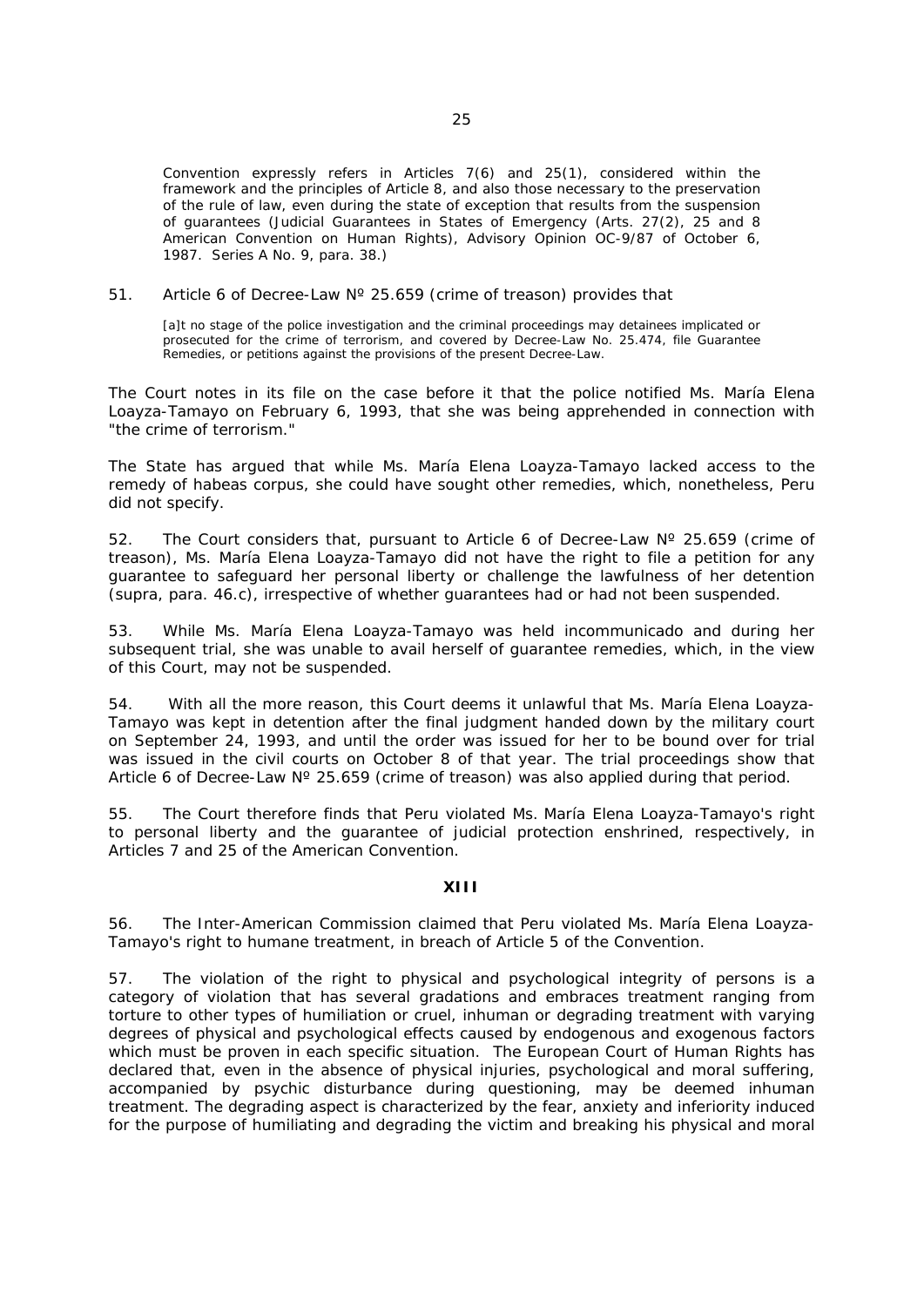resistance (cf. Eur. Cour H.R., *Case of Ireland v. the United Kingdom,* judgment of 18 January 1978, Series A no. 25, para. 167). That situation is exacerbated by the vulnerability of a person who is unlawfully detained (cf. Eur. Court HR, *Ribitsch v. Austria judgment of 4 December 1995,* Series A no. 336, para. 36). Any use of force that is not strictly necessary to ensure proper behavior on the part of the detainee constitutes an assault on the dignity of the person (cf. *Ibid.,* para. 38), in violation of Article 5 of the American Convention. The exigencies of the investigation and the undeniable difficulties encountered in the anti-terrorist struggle must not be allowed to restrict the protection of a person's right to physical integrity.

58. Although the Commission contended in its application that the victim was raped during her detention, after examination of the file and, given the nature of this fact, the accusation could not be substantiated. However, the other facts alleged, such as incommunicado detention, being exhibited through the media wearing a degrading garment, solitary confinement in a tiny cell with no natural light, blows and maltreatment, including total immersion in water, intimidation with threats of further violence, a restrictive visiting schedule (*supra,* para. 46 c., d., e., k. and l.), all constitute forms of cruel, inhuman or degrading treatment in the terms of Article 5(2) of the American Convention. A study of the arguments and evidence proffered shows grave and convergent acts that were not refuted by the State and give reason to believe that cruel, inhuman and degrading treatment was meted out in the instant case of Ms. María Elena Loayza-Tamayo, in violation of her right to humane treatment enshrined in Article 5 of the American Convention.

## **XIV**

59. The Commission claimed that in the trials conducted in the military criminal courts for the crime of treason and in the civil courts for the crime of terrorism, against Ms. María Elena Loayza-Tamayo, the Peruvian State violated the following rights and guarantees of due process enshrined in the American Convention: Right to a hearing by an Independent and Impartial Tribunal (Article 8(1)); Right to be Presumed Innocent (Article 8(1) and 8(2)); Right to Full Equality during the proceedings (Article 8(2)); Right to Defend Oneself  $(Aritile 8(2)(d))$ ; Right not to be Compelled to be a Witness Against Oneself and not to be Subject to Coercion of any Kind (Articles 8(2)(g) and 8(3)); and the Judicial Guarantee not to be subjected to Double Jeopardy (Article 8(4)).

60. The Court deems it unnecessary to rule on the Commission's argument that the military tribunals that tried Ms. María Elena Loayza-Tamayo lacked independence and impartiality, requirements embodied in Article 8(1) of the Convention as prerequisites of due process, inasmuch as Ms. María Elena Loayza-Tamayo was acquitted by that military court and, therefore, the possible failure to meet those requirements did not cause her legal injury in that regard, irrespective of the other violations which will be examined in the following paragraphs of this Judgment.

61. First and foremost, in applying Decree-Laws  $N^{\circ}$  25.659 (crime of treason) and  $N^{\circ}$ 25.475 (crime of terrorism) enacted by the State, Peru's military courts violated Article 8(1) of the Convention with regard to the requirement to be tried by a competent court. Indeed, in rendering a final judgment acquitting the defendant Ms. María Elena Loayza-Tamayo of the crime of treason, the military court lacked jurisdiction to keep her in detention, let alone to declare in the verdict of acquittal of last instance, that "*there being evidence of the commission of the crime of terrorism, it orders the case file to be remitted to the civil courts, and the defendant to be placed in the custody of the competent authority.*" In so doing, the military tribunal acted *ultra vires*, usurped jurisdiction, and arrogated to itself the powers of the regular judicial organs, inasmuch as Decree-Law Nº 25.475 (crime of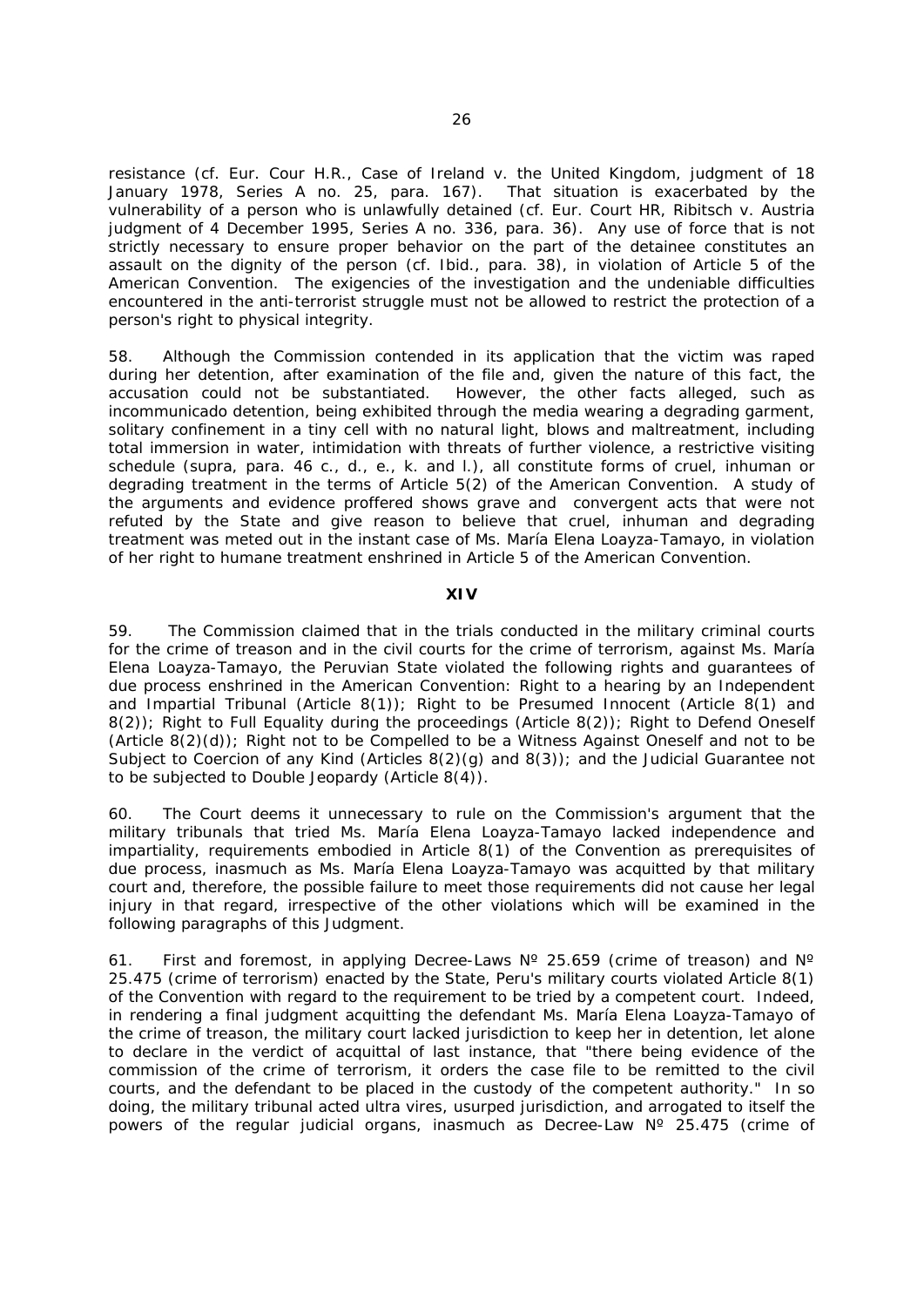terrorism) stipulates that the aforesaid crime is to be investigated by the National Police and the Ministry of the Interior, and tried in the civil courts. Further, the regular judicial authorities were the only organs with the power to order the detention and imprisonment of the persons accused. As may be seen from the foregoing, the aforementioned Decree-Laws N° 25.659 (crime of treason) and N° 25.475 (crime of terrorism) separated the jurisdiction of the military and civil courts, assigning the crime of treason to the former, and the crime of terrorism to the latter.

62. Secondly, Ms. María Elena Loayza-Tamayo was tried and convicted by application of an exceptional procedure in which it is obvious that the fundamental rights embodied in the concept of due process were greatly restricted. Those proceedings do not meet the criteria of a fair trial, since the presumption of innocence was not observed; the defendants were not allowed to challenge or examine the evidence; the defense attorney's power was curtailed in that he could not communicate freely with his client or intervene in all stages of the proceeding in full possession of the facts. The fact that Ms. María Elena Loayza-Tamayo was convicted in the civil courts on evidence allegedly obtained in the military courts -even though the latter lacked jurisdiction- militated against her on two occasions in the civil courts.

63. Peru, by means of the military courts, breached Article 8(2) of the Convention, in which the principle of innocence is embodied, by accusing Ms. María Elena Loayza-Tamayo of a different crime to the one for which she was prosecuted and convicted, without having jurisdiction to do so, since, in any event, as indicated above (*supra,* para. 61) that charge could only be brought by the competent civil courts.

64. The Commission contends that Ms. María Elena Loayza-Tamayo was coerced into testifying against herself and admitting that she had participated in the acts for which she was charged. There is no such evidence on the record, for which reason the Court deems that there is no proven violation of Article 8(2)(g) and 8(3) of the American Convention.

65. The Commission requested reparation for Ms. Carolina Loayza-Tamayo, defense counsel for Ms. María Elena Loayza-Tamayo, for the alleged intimidation tactics and false accusations to which she was subjected by DINCOTE. The Court observes that the aforesaid attorney was not listed as a victim in the report submitted to the State by the Commission, in accordance with Article 50 of the Convention, and therefore deems the request to be inadmissible.

#### **XV**

66. With regard to the Commission's complaint of the violation of the judicial guarantee that prohibits double jeopardy, to the detriment of Ms. María Elena Loayza-Tamayo, the Court observes that the principle of *non bis in idem* is established in Article 8(4) of the Convention in the following terms:

4. An accused person acquitted by a nonappealable judgment shall not be subjected to a new trial for the same cause.

This principle is intended to protect the rights of individuals who have been tried for specific facts from being subjected to a new trial for the same cause. Unlike the formula used by other international human rights protection instruments (for example, the United Nations International Covenant on Civil and Political Rights, Article 14(7), which refers to the same "crime"), the American Convention uses the expression "*the same cause,*" which is a much broader term in the victim's favor.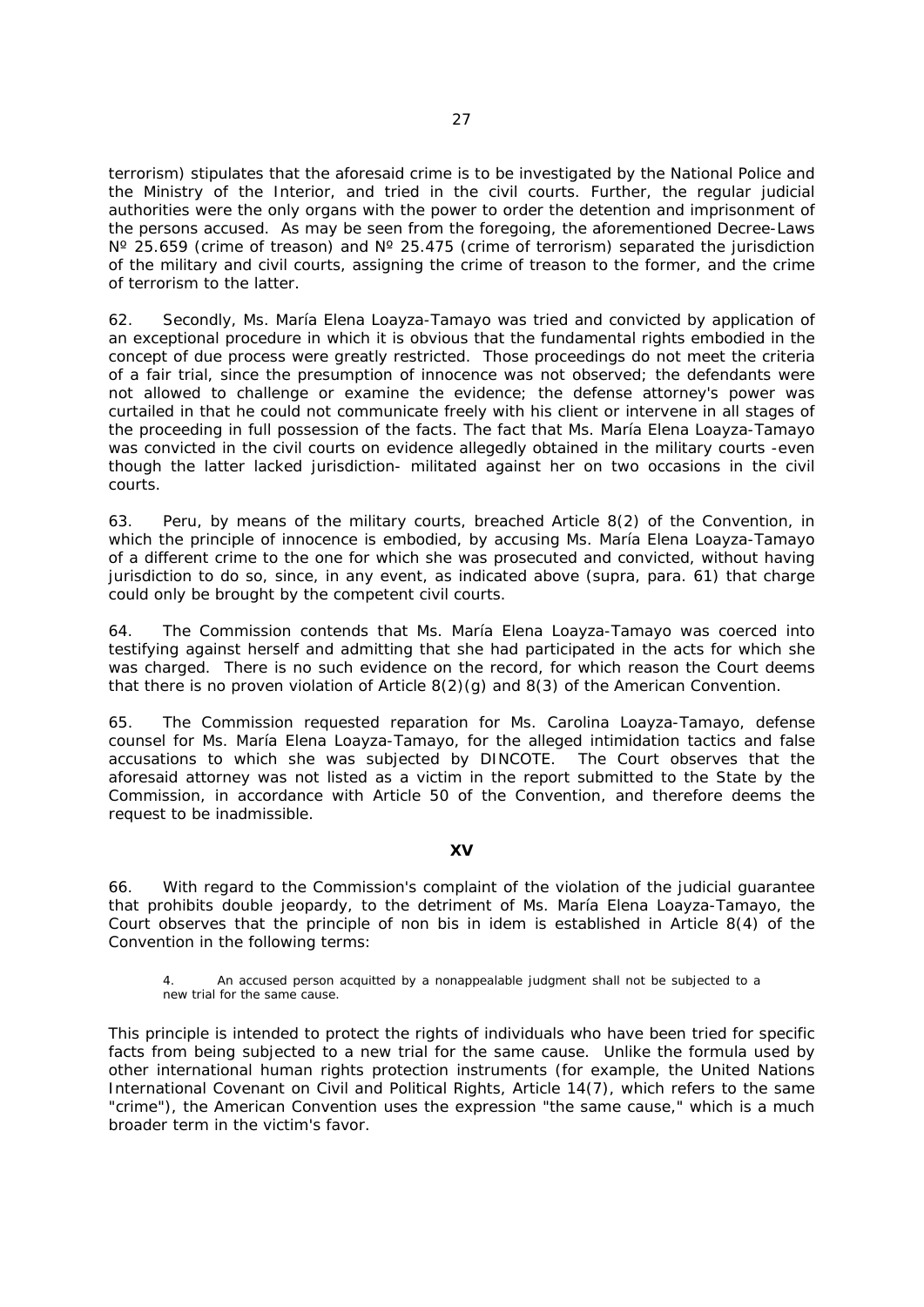67. In the instant Case, the Court observes that Ms. María Elena Loayza-Tamayo was tried in the military criminal courts for the crime of treason, which is closely linked to the crime of terrorism, as may be seen from a comparative reading of Article  $2(a)$ , (b) and (c) of Decree-Law Nº 25.659 (crime of treason) and Articles 2 and 4 of Decree-Law Nº 25.475 (crime of terrorism.)

68. Both Decree-Laws refer to actions not strictly defined, so that they may be interpreted similarly within both crimes, in the view of the Ministry of the Interior and the corresponding judges and, as in the case under consideration, of the "*Police (DINCOTE) itself.*" Consequently, the aforementioned Decree-Laws are contrary to Article 8(4) of the American Convention in this regard.

69. The Special Naval Court, in its judgment of March 5, 1993, which remained in force after all the available appeals had been exhausted, acquitted Ms. María Elena Loayza-Tamayo of the crime of treason, specifying that since

there is evidence and signs in the records that suggest liability ... for the crime of terrorism, an unlawful activity codified in Decree Law Number twenty-five thousand four hundred and seventyfive, it is appropriate that a certified copy of all the police and judicial files be remitted to the Provincial Prosecutor ... so that the appropriate authority may take cognizance of them and act in accordance with their legal powers....

70. The Court does not accept the State's argument that the judgment of March 5, 1993, "*merely finds that the acts attributed to Ms. María Elena Loayza-Tamayo do not constitute the crime of treason, but that of terrorism,* [since] *the term acquittal used by the Military Justice ... is not used with its usual meaning* ...". In the aforementioned judgment, which concluded a case in which others were also involved, the Tribunal, in referring to some of them, used the phrase "*relinquished jurisdiction to consider the case in regard to ....* . "If the judicial intention had been to restrict its ruling to a matter of no jurisdiction, it would have used the same term when referring to Ms. María Elena Loayza-Tamayo. It did not do so, but used the term "*acquittal*" instead.

71. The Commission submitted copies of several judgments rendered by the military tribunals to demonstrate that, when that jurisdiction deems itself to lack jurisdiction to hear a similar case, it uses the juridical concept of "*relinquishment.*" In one such case, the Special Naval Court Martial decided "[its r]*elinquishment ... in favor of the civil courts, and that the proceedings should be remitted to the District Attorney in charge, inasmuch as they constitute facts relating to the crime of Terrorism, so that it may rule according to its jurisdiction; and they returned them.*"

72. The Court observes that the Special Naval Examining Magistrate, in acquitting Ms. María Elena Loayza-Tamayo and other defendants, handed down a judgment using the usual procedure, when he said

Administering Justice on behalf of the Nation, weighing objectively the evidence for and against, in exercise of the authority conferred in Article One of Decree-Law twenty-five thousand seven hundred and eight, and Article One of Decree-Law twenty-five thousand seven hundred and twenty-five, in accordance with the Constitutional Law of the sixth of January nineteen hundred and ninety-three.

He also ruled the request concerning "*the payment of civil reparation inadmissible,*" such reparation being proper only when a person is acquitted, and not when the court deems itself to lack jurisdiction.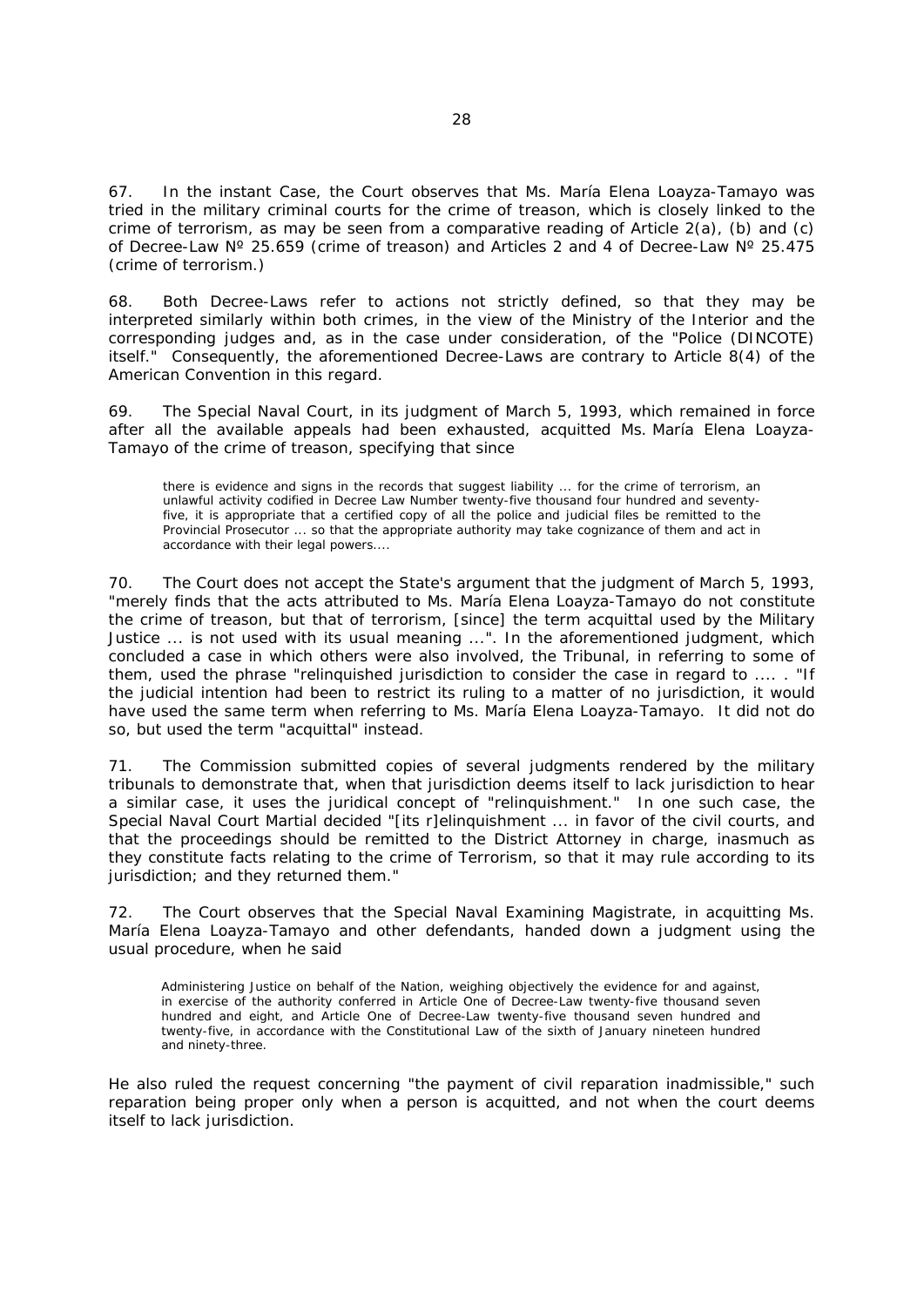73. Accordingly, in the firm judgments rendered by the military and civil tribunals in relation to Ms. María Elena Loayza-Tamayo, the grounds for her acquittal and her subsequent conviction were not specified, and can only be determined from the police files and the corresponding charges.

74. Before the military courts, the aforementioned facts were imprecisely stated in Expanded Police Report N° 049-DIVICOTE 3-DINCOTE of February 25, 1993; more specifically, in the part relating to the charge brought by the Military Prosecutor in the Special Naval Court on March 4 of that year, Ms. María Elena Loayza-Tamayo was accused of

[being a member] of the Departamento de Socorro Popular [People's Assistance Department] of the Peruvian Communist Party Shining Path, and a member of the 'Leadership Cell,' and was in charge of elaborating the plans for each campaign or given period, and plan, supervise, control and provide logistical support to the detachments and troops that carry out the various terrorist acts.

...

It was also decided that María Elena Loayza-Tamayo, alias 'Rita' [is an author] of the crime of Treason and is covered under Decree-Law  $N^{\circ}$  25.659 for the following reasons:

- For having carried out activities for the Communist Party of Peru-Shining Path terrorist organization, using firearms and explosive devices.

- For being a member of the leadership of the PCP-SL terrorist organization: "Communist," "Political Command," "Military Command," "Activist," "Combatants," all designations corroborated in her statements, acts of recognition, and documents seized.

- For belonging to a group dedicated to "annihilating" various persons and as such responsible for selecting targets and planning and executing those actions ....

- For having consistently demonstrated that she has been ideologically schooled and occupies an important position within the terrorist organization by steadfastly denying her association with it or admitting to as little as possible in order to pretend to be what she is not and prove her alibi in order to avoid being held criminally accountable, which is typical of the members of that organization and reveals their cynicism and fanaticism about preserving their "golden rule" (secrecy and not informing), thus adhering to the tenets of their doctrine.

- It has been established that the properties on which meetings were held to plan, coordinate, pass along instructions from above, evaluate actions, render accounts, and for political ideological indoctrination are the following:

- The building owned by María Elena Loayza-Tamayo, alias 'Rita,' where Nataly Mercedes Salas-Morales, alias 'Cristina,' and Vilma Ulda-Antaurco, alias 'Mónica' lived clandestinely...

75. The accused was bound over for trial by the Forty-third Criminal Court of Lima on October 8, 1993, on the basis of the same Expanded Police Report. The pertinent part of that order maintained that

 there being evidence of the commission of the crime of terrorism by the aforementioned defendants; accused of being members of the Peruvian Communist Party -Shining Path- who use terrorist methods for attaining their objectives ...

The same order required DINCOTE to remit the documents, police statements, and attachments to the aforementioned police report, including the statements by Ms. María Elena Loayza-Tamayo, the notification of her arrest, her civil record, the official documentation concerning her domicile, and the documents seized there.

76. The Court deems that in the instant case, Ms. María Elena Loayza-Tamayo was acquitted of the crime of treason in the military jurisdiction, not only because of the technical acceptation of the word "acquittal," but also because the military court, instead of declaring itself to lack jurisdiction, took cognizance of the facts, circumstances and evidence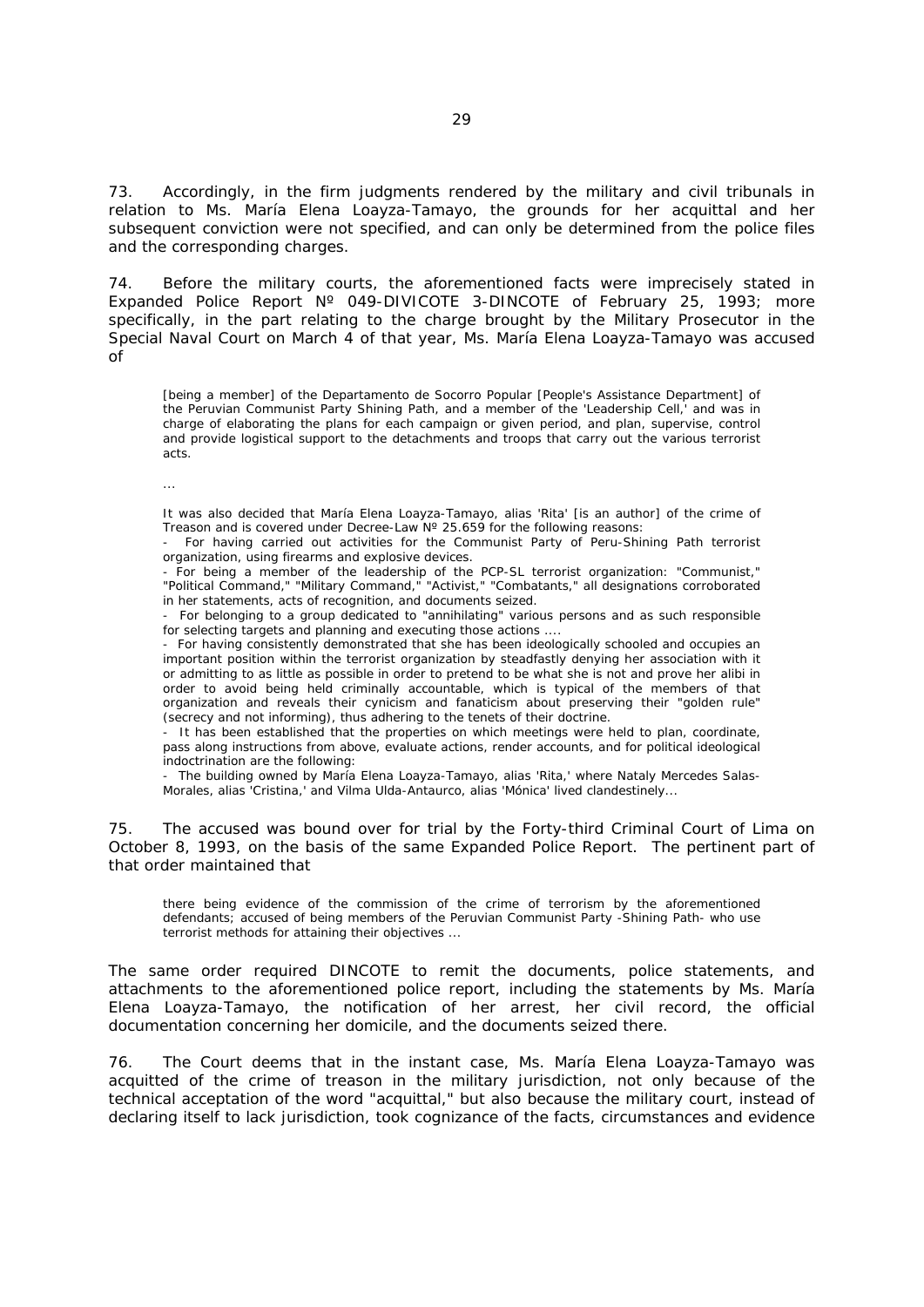relating to the alleged acts, evaluated them, and ruled to acquit her.

77. In the light of the foregoing, the Court finds that the Peruvian State violated Article 8(4) of the American Convention with Ms. María Elena Loayza-Tamayo's trial in the civil jurisdiction for the same facts of which she had been acquitted in the military jurisdiction.

### **XVI**

78. The Commission requested the Court to find that the State violated Article 51(2) of the Convention by refusing to "*comply with the recommendations made by the Commission.*"

79. The Court has previously stated that, in accordance with the stipulation regarding interpretation contained in Article 31(1) of the Vienna Convention on the Law of Treaties, the term "*recommendations*" used by the American Convention, should be interpreted to conform to its ordinary meaning (*Caballero Delgado and Santana Case*, Judgment of December 8, 1995. Series C No. 22, para. 67, and *Genie Lacayo Case,* Judgment of January 29, 1997. Series C No. 30, para. 93).

80. However, in accordance with the principle of good faith, embodied in the aforesaid Article 31(1) of the Vienna Convention, if a State signs and ratifies an international treaty, especially one concerning human rights, such as the American Convention, it has the obligation to make every effort to apply with the recommendations of a protection organ such as the Inter-American Commission, which is, indeed, one of the principal organs of the Organization of American States, whose function is "*to promote the observance and defense of human rights*" in the hemisphere (OAS Charter, Articles 52 and 111).

81. Likewise, Article 33 of the American Convention states that the Inter-American Commission is, as the Court, competent "*with respect to matters relating to the fulfillment of the commitments made by the State Parties*", which means that by ratifying said Convention, States Parties engage themselves to apply the recommendations made by the Commission in its reports.

82. With respect to this matter, the Court is of the opinion that it cannot decide whether article 51(2) of the Convention was violated or not in a case which, like the present one, has been submitted before the Court, because the report established in the abovementioned Article does not exist.

#### **XVII**

83. In its application, the Commission requested that the Court order Peru to repair "*in full María Elena Loayza-Tamayo for the grave harm --material and moral-- suffered by her*" and to order her "*immediate release*"

Article 63(1) of the American Convention reads as follows:

[i]f the Court finds that there has been a violation of a right or freedom protected by this Convention, the Court shall rule that the injured party by insured the enjoyment of his right or freedom that was violated. It shall also rule, if appropriate, that the consequences of the measure or situation that constituted the breach of such right or freedom be remedied and that fair compensation be paid to the injured party.

84. As a consequence of the violation of the rights enshrined in the Convention, particularly the prohibition of double jeopardy, to the detriment of Ms. María Elena Loayza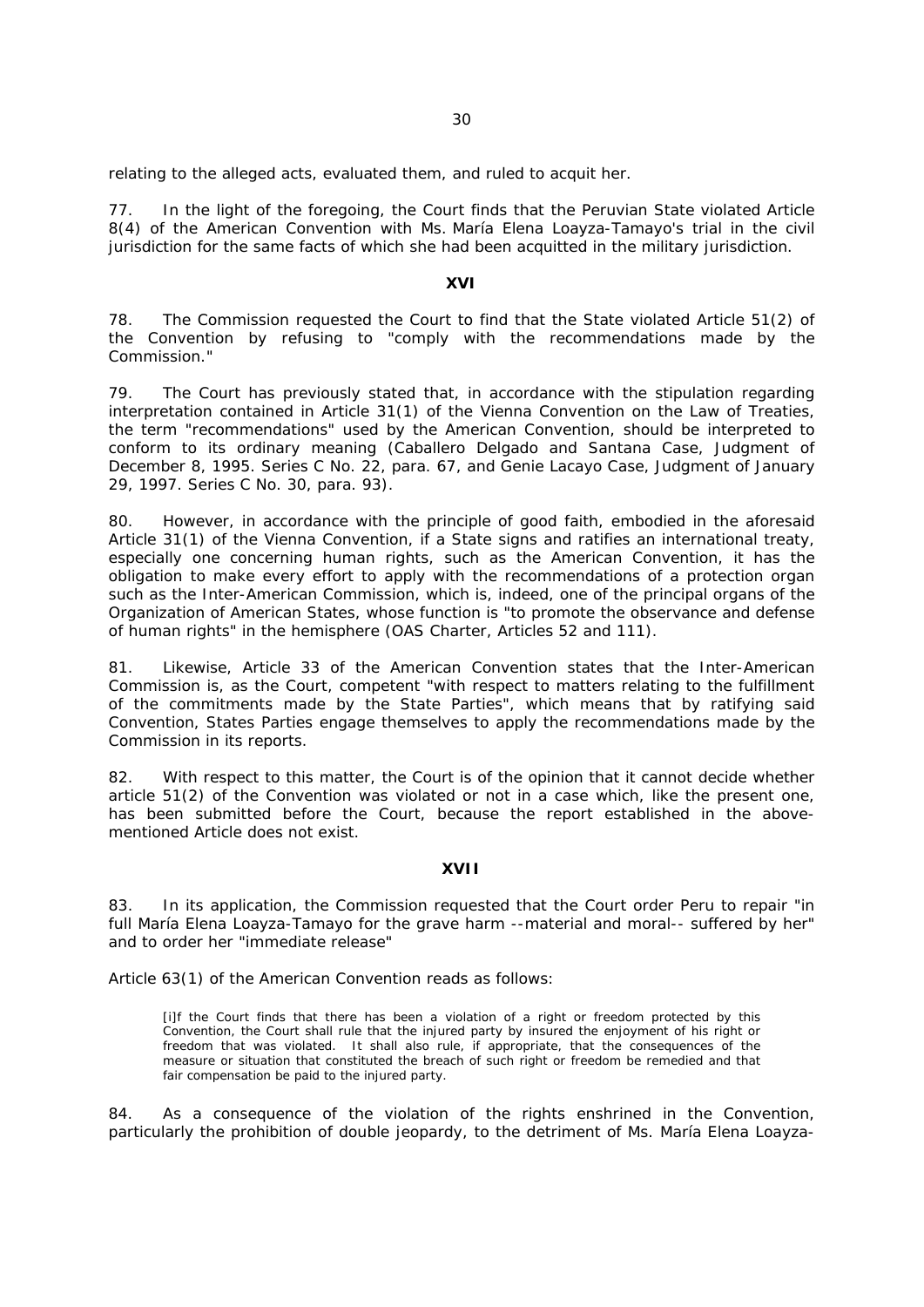Tamayo, and pursuant to the aforementioned article, the Court considers that the State of Peru must, in accordance with its domestic legislation, order the release of Ms. María Elena Loayza-Tamayo within a reasonable time.

85. With respect to other reparations, the Court will require sufficient information and evidence, for which purpose its orders that the appropriate stage of the procedure be initiated, and, to this end, commissions its President to adopt in due course such measures as may be necessary.

## **XVIII**

Now, therefore,

**THE COURT,** 

## **DECIDES:**

### unanimously,

1. That the State of Peru violated, to the detriment of María Elena Loayza-Tamayo, the Right to Personal Liberty recognized in Article 7 of the American Convention on Human Rights, in relation to Articles 25 and 1(1) thereof.

## unanimously,

2. That the State of Peru violated, to the detriment of María Elena Loayza-Tamayo, the right to Humane Treatment recognized in Article 5 of the American Convention on Human Rights, in relation to Article 1(1) thereof.

## unanimously,

3. That the State of Peru violated, to the detriment of María Elena Loayza-Tamayo, the Judicial guarantees established in Article 8(1) and (2) of the American Convention on Human Rights, in relation to Articles 25 and 1(1) thereof, on the terms set forth in this Judgment.

## by six votes to one,

4. That the State of Peru violated, to the detriment of María Elena Loayza-Tamayo, the Judicial Guarantees established in Article 8(4) of the American Convention on Human Rights, in relation to Article 1(1) thereof.

Judge Alejandro Montiel-Argüello dissenting.

by six votes to one,

5. To order the State of Peru to release María Elena Loayza-Tamayo within a reasonable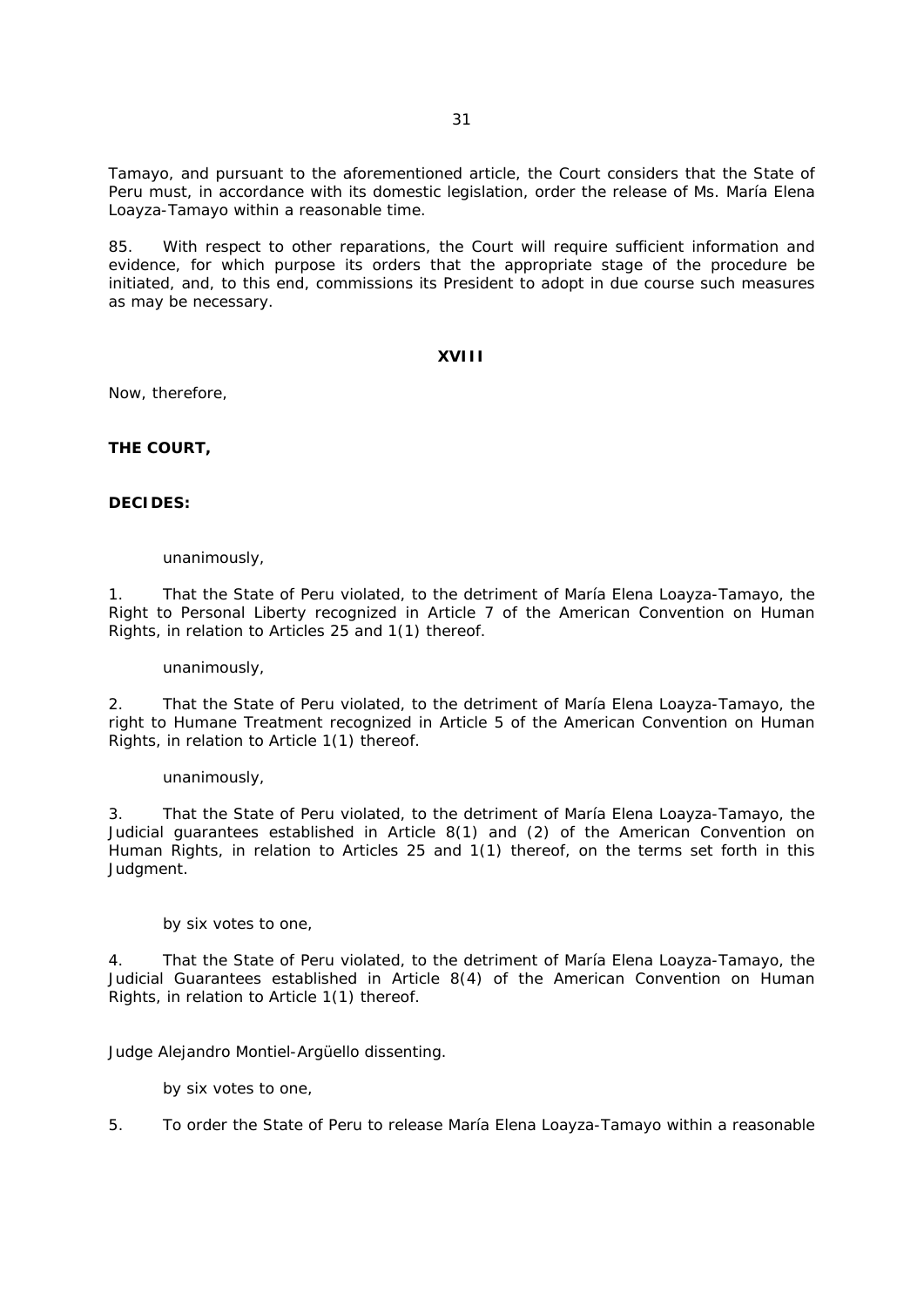time, on the terms set forth in paragraph 84 of this Judgment.

Judge Alejandro Montiel-Argüello dissenting.

unanimously,

6. That the State of Peru is obliged to pay fair compensation to the victim and her nextof-kin and to reimburse them for any expenses they may have incurred in their representations before the Peruvian authorities in connection with this process, for which purpose the corresponding proceeding remains open.

Judge Montiel-Argüello informed the Court of his Dissenting Opinion, and Judge Cançado and Judge Jackman of their Joint Concurring Opinion, both of which are attached to this Judgment.

Done in Spanish and English, the Spanish text being authentic, in San José, Costa Rica, on this seventeenth day of September, 1997.

> Hernán Salgado-Pesantes President

Antônio A. Cancado Trindade **Hector Fix-** Héctor Fix-Zamudio

Alejandro Montiel-Argüello **Máximo Pacheco-Gómez** Máximo Pacheco-Gómez

Oliver Jackman Alirio Abreu-Burelli

# Manuel E. Ventura-Robles **Secretary**

Read at a public session at the seat of the Court in San Jose, Costa Rica, on this twentieth day of November, 1997.

So ordered,

Hernán Salgado-Pesantes President

Manuel E. Ventura-Robles **Secretary**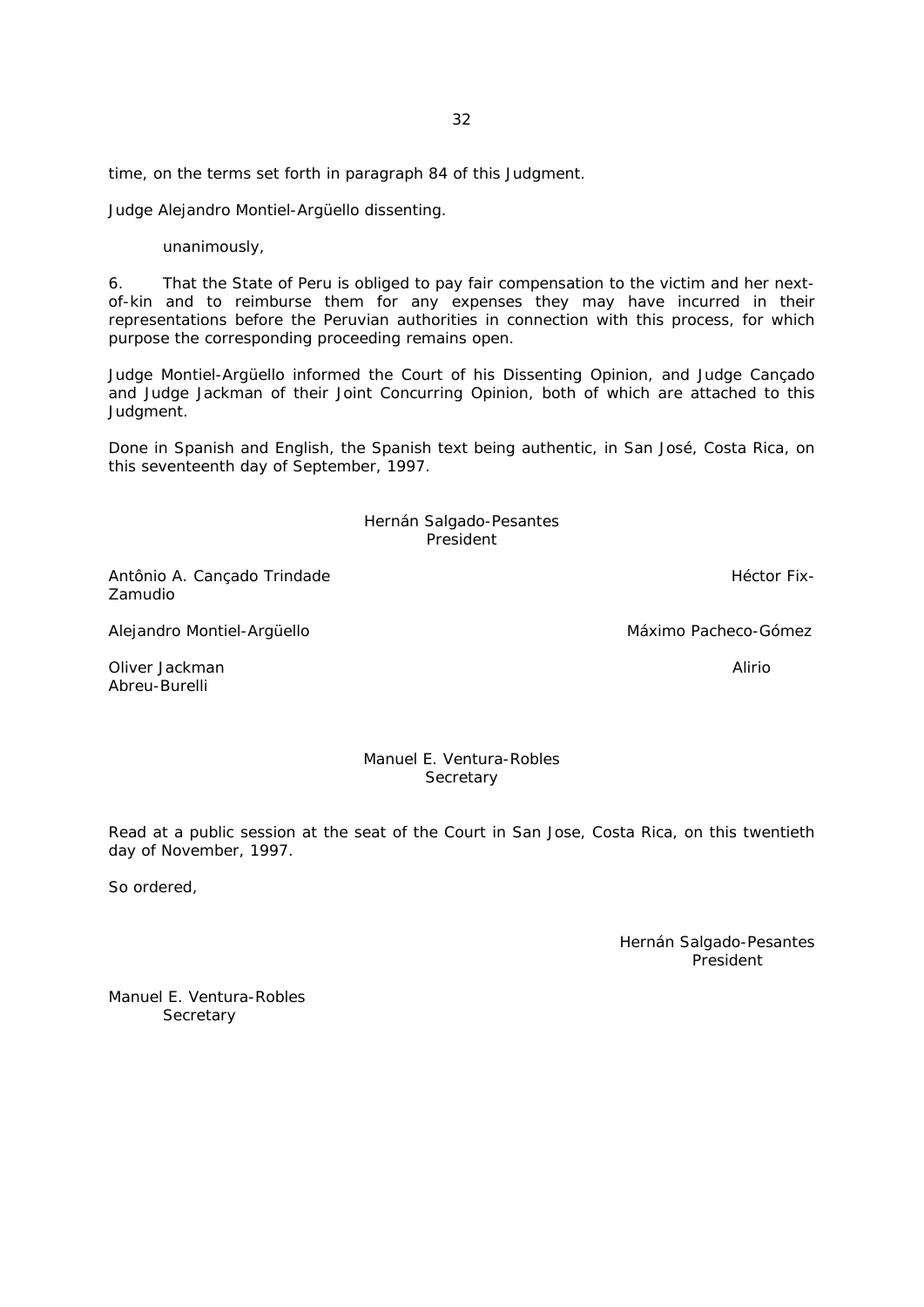# **DISSENTING OPINION OF JUDGE MONTIEL-ARGÜELLO**

1. I am dissatisfied with some of the assertions, assessments, and arguments made in the Judgment in so far as they concern violations of the American Convention; although, I consider it unnecessary to enter into each one in detail in such a complex case, except when they lead to conclusions contrary to those that have been approved.

2. I voted in favor of all the operative paragraphs, save those relating to the double jeopardy of Ms. María Elena Loayza-Tamayo (Article 8(4) of the Convention) and to the order for her release. The reasons that induced me to vote against the decision of the Court on those two points are explained below.

3. While it is true that the judgment delivered by the Plenary Court of the Special Supreme Military Tribunal on September 24, 1993, upheld María Elena Loayza's acquittal of the crime of Treason, that phrase cannot be interpreted literally and out of context.

4. If the phrase had been used to signify that the accused had not committed the acts for which she was tried in the military courts, it would constitute a trial that would impede any subsequent trial in the civil jurisdiction.

5. While it is also true that the aforesaid judgment does not explicitly state the grounds on which she was "acquitted," they may be easily deduced from the remainder of the principal clause containing the word "acquittal."

6. Indeed, the remainder of the operative sentence reads as follows:

María Elena Loayza-Tamayo is acquitted of the crime of Treason, and there being evidence of the commission of the crime of terrorism, orders the case file to be remitted to the civil jurisdiction, and the defendant to be placed in the custody of the competent authority.

7. It is clear from the above that what the Military Tribunal decided in its verdict was not that María Elena Loayza-Tamayo had not committed the acts attributed to her, but that those acts did not constitute the crime of Treason and that the tribunal lacked jurisdiction to try the crime of terrorism, which was the province of other courts.

8. The fact that in other cases the courts relinquished jurisdiction, which would be technically correct, does not alter the interpretation that must be given to its ruling in the instant Case. Nor is that interpretation altered by the fact that the ruling found that there was "no civil liability," since that, too, would require that the alleged acts do not fall within the jurisdiction of the court.

9. In the light of the foregoing, the military courts cannot be said to have tried María Elena Loayza-Tamayo, but rather, merely provided a juridical classification of the acts imputed to her, and, finding that they did not constitute the crime which it had jurisdiction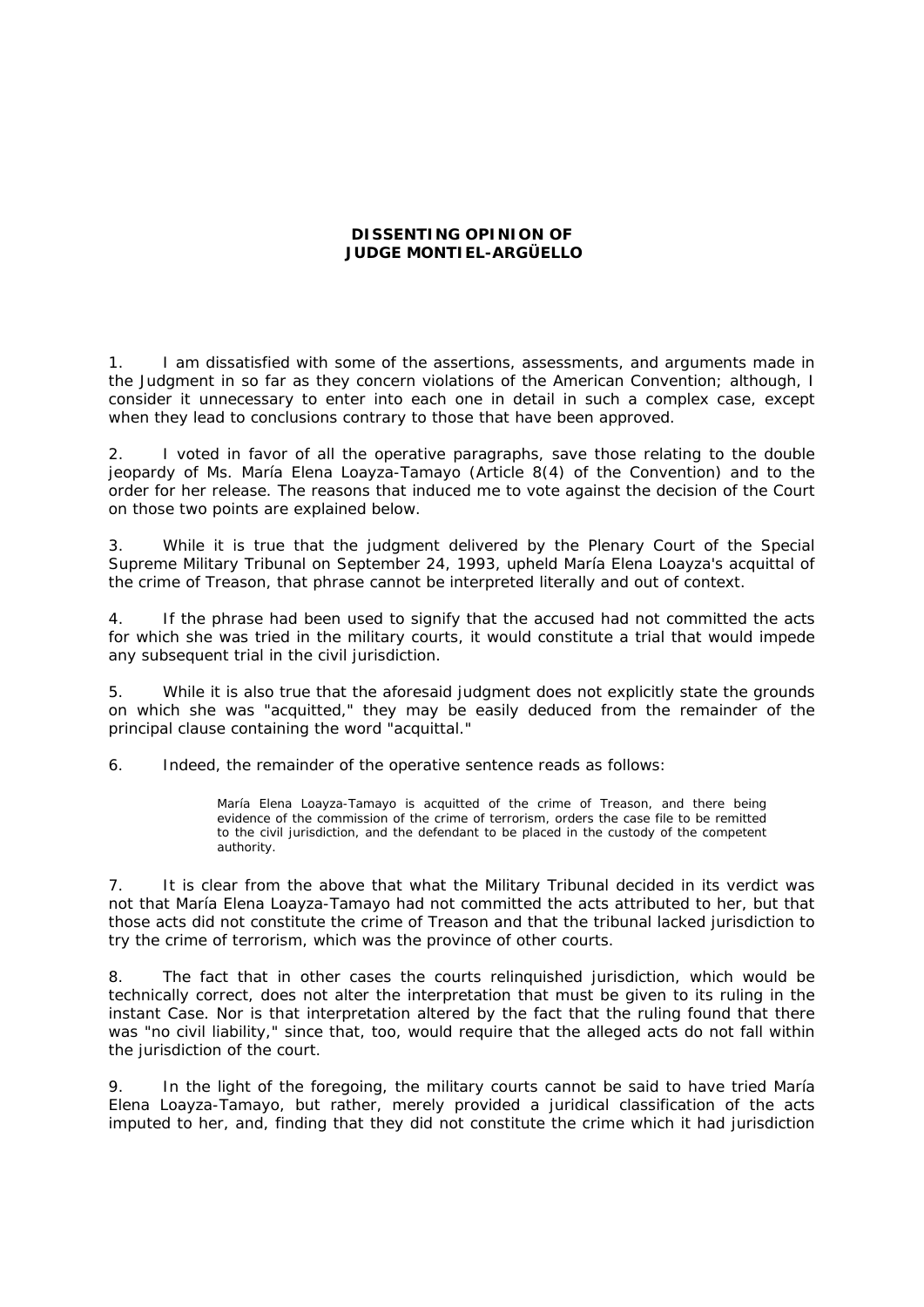to try, refrained from so doing and remitted the file to the civil courts which did have that jurisdiction.

10. The fact that the case was tried in the civil courts, which found the defendant guilty of the crime of terrorism, does not constitute double jeopardy or a violation of the Convention.

11. With regard to the order for María Elena Loayza-Tamayo's release, the Court has used a somewhat obscure formula equivalent to an order acquitting the defendant, on the ground of violations of rights enshrined in the Convention, particularly the prohibition of double jeopardy. Whatever the defects of a case, they may give rise to its annulment by a superior instance, but not to the defendant's acquittal. Other considerations can be invoked as far as double jeopardy is concerned, but I consider it unnecessary to do so since, in my view, that violation did not occur.

> Alejandro Montiel-Argüello Judge

Manuel E. Ventura-Robles **Secretary**